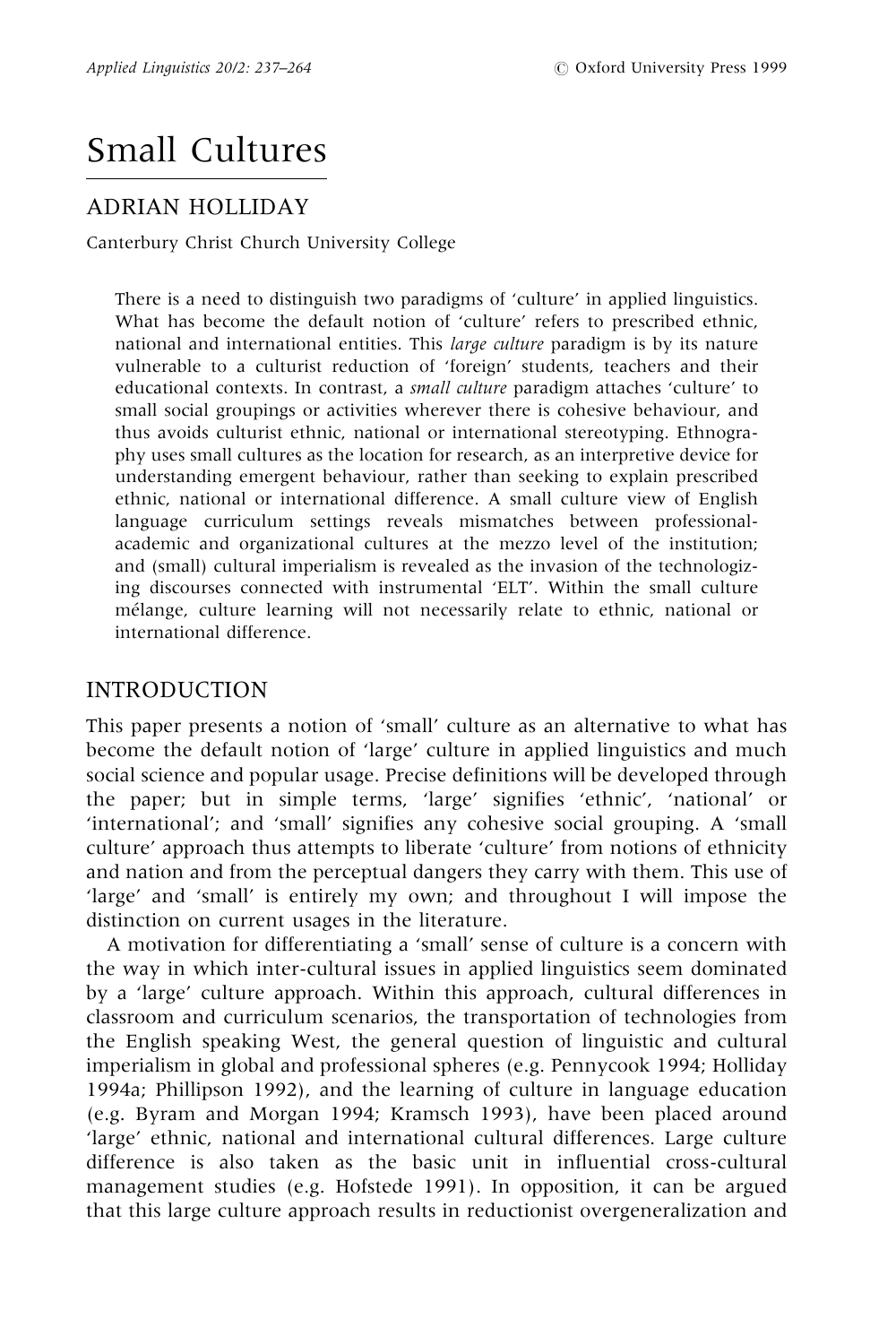otherization of 'foreign' educators, students and societies (Holliday 1994b, 1997a, 1999). What is happening in applied linguistics is characteristic of a broader tendency within post-colonial and inter-ethnic discourses (e.g. Sarangi 1995: 10-14, Baumann 1996).

Another motivation is that the two notions of 'culture' already seem to exist in both academic and popular usage but are often not recognized as distinct. It is therefore necessary to impose the 'large-small' distinction to clarify some of the confusion which has collected around 'culture'. It is not my intention to argue that 'culture' really means X rather than Y, but to clarify what we mean when we use the word in different ways for different purposes.

An orientation in my discussion is Berger and Luckmann's sociology of knowledge (1967). I will thus consider how 'culture' is socially constructed as a 'reality' in applied linguistics, and the nature of the 'knowledge' which this construction precipitates. 'Culture' shall therefore be 'so-called' throughout. Borrowing Berger and Luckmann's sentiment (ibid.: 14), quotation marks should be put around 'culture' whenever the term is used; but this would be 'stylistically awkward' and therefore not done unless the sense necessitates.

I shall first look at how large and small notions of culture relate to each other, then at the limitations of a large culture approach followed by the merits of a small culture approach. In the last part I shall take an English language curriculum scenario as an example, and examine how cultural imperialism and culture learning may operate at the mezzo level of the institution. The nature of small culture formation and the role of ethnography will also be examined. Although this paper is about the use of 'culture' in applied linguistics, reference will be made to the 'parent' discussion within the social sciences. At the same time, what is said about applied linguistics will also be of relevance to social science, and to ethnography in particular.

## **TWO CULTURES**

On asking both academics and non-academics what they mean by 'culture', one will invariably find that they first refer to 'large' entities such as British, Indonesian, Western or European cultures. However, at other times one may also hear people referring to 'small' entities such as hospital, research, family, office or organization cultures. When asked how these two types of culture relate to each other, some people say that the 'large' usage is the correct one and that the 'small' usage is metaphorical. Others say that the small cultures are 'sub-cultures'. Casual observation thus gives the impression that when asked, people will state 'large' culture, but will often use 'small' culture as an unmarked form<sup>1</sup>.

## Between as well as within

It is important to distinguish between small culture and sub-culture. 'Subculture', although implying something small, seems to be essentially a large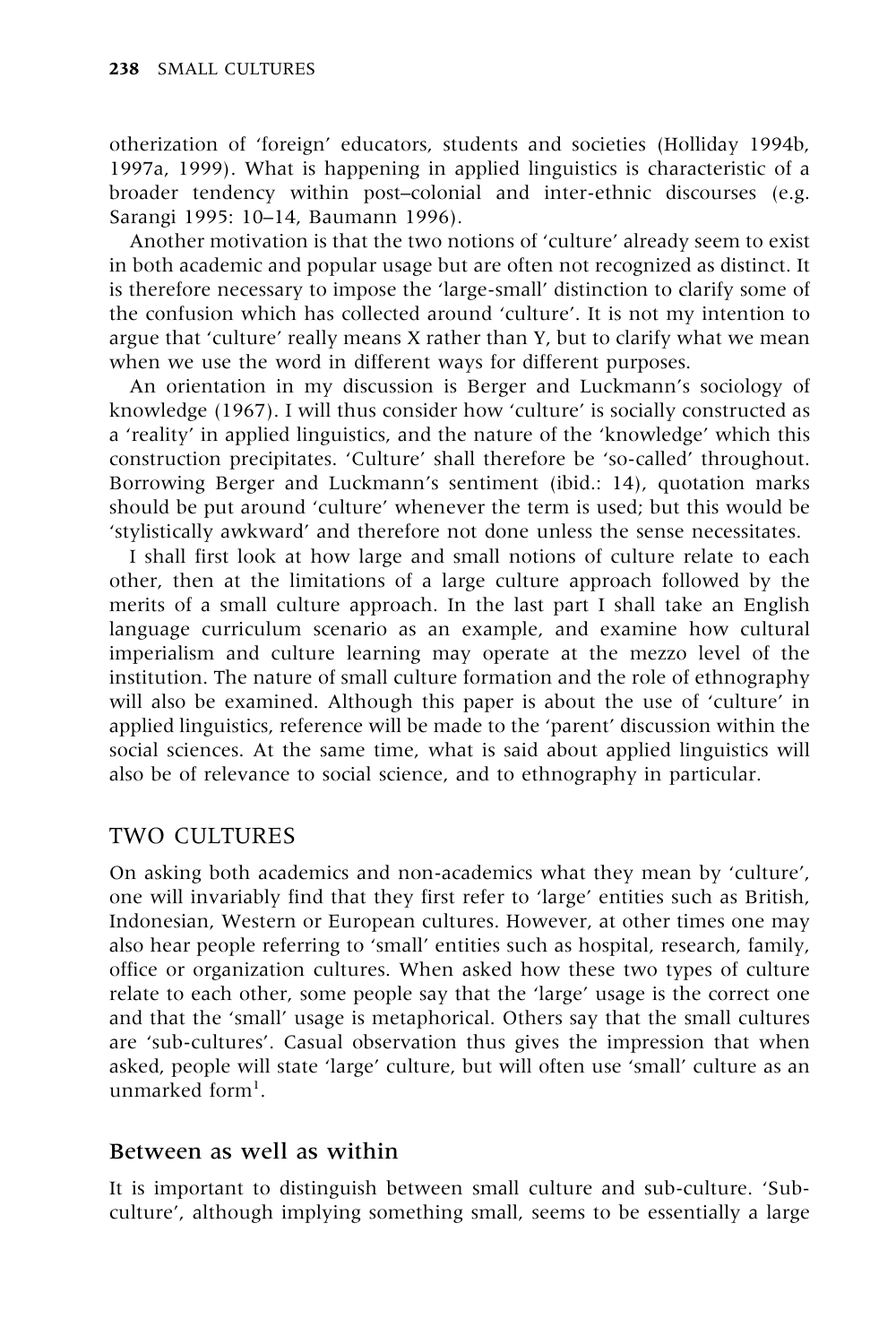culture concept because it implies something within and subservient to a particular large ethnic, national or international culture. Within the Chicago school, sub-cultures have been defined as 'social groups which are perceived to deviate from the normative ideals of adult communities' (Thornton 1997: 2). In the Birmingham school, where social deviance is perhaps less on the agenda, sub-cultures are still considered as elements in ideological tension with 'parent' or 'dominant' large cultures within which they exist (Gelder 1997: 84–5). Such sub-sets of large cultures may indeed exist. Different to this notion of subcultures, small cultures do not necessarily have this Russian doll or onion-skin relationship with parent large cultures. For example, school, classroom, teacher and other education (small) cultures can extend beyond the boundaries of larger cultures (of say nation) where they are related to international education cultures (Holliday 1994a: 29). There are secondary school classrooms all over the world with very similar seating arrangements and teacher-student behaviour, despite national culture difference (Poppleton and Riseborough 1990). That similarities between classrooms may be a result of global colonial or post-colonial European cultural influence does not denigrate their existence as real classrooms. Hence this conclusion to an ethnography of a girls' secondary school in Cairo:

It is Egypt, it is the East, it is also a developing country. But it is also humanity. Beyond my initial fascination with the exotic protocol, drills, sounds and system, it became just an ordinary school. [. . .] I cannot count the times I felt myself transformed over six thousand miles and more than a decade away to the parochial school in downtown San Francisco that I attended as a child. Superficially the two schools are vastly different.  $[...]$  Yet despite their specific features [one can]  $[...]$ join them together in the world community of schools. (Herrera 1992:  $80 - 1)$ 

Clark and Ivanic give the similar example of 'similarities in the contexts of culture of two individual hospitals in different countries' to support the notion that national and institutional contexts should not be thought of as being 'in a hierarchical relationship' (1997: 68). Small cultures can thus run between as well as within related large cultures. Other small cultures which are not contained within large cultures are those which can be formed at the interface between older cultures. For example, 'middle cultures' can be formed across national cultural boundaries between tourists and 'local' people, teachers and expatriate curriculum developers, foreign language students and 'native-speaker' teachers, and researchers and their subjects. They are created for long or short duration to provide ground on which the dealing between the two parties takes place (Holliday and Hoose 1996). Another example, which shall be taken up in detail below is where people from different national groups come together to form a work or leisure small culture of their own. Multinational organization cultures would fall into this category.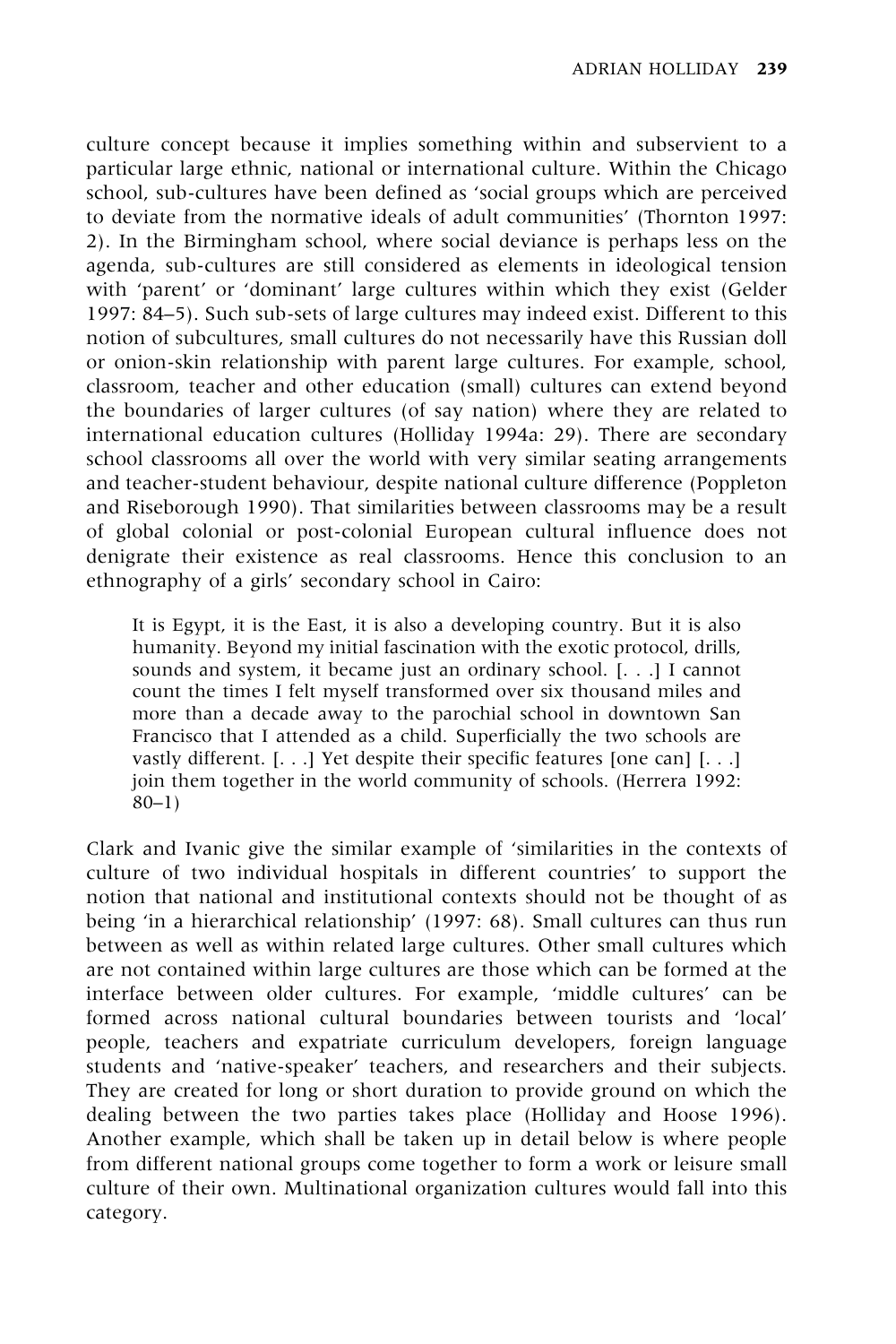Kramsch (1993: 235) speaks of something similar to middle cultures in the creation of 'a third culture' where people travel between or experience two cultures. However, she implies that these "border" experiences' (ibid.) relate to the default entity of national culture, on the edge of which they form as anomalies. The 'third culture' is thus between two large cultures; and its conceptualization is large in orientation. In contrast, small cultures, no matter how temporary, are not anomalous, are not subservient to large cultures, and constitute a seamless mélange which stretches across national boundaries.

# Two paradigms

The notion of small culture does not therefore relate simply to something smaller in size than large ethnic, national or international cultures, but presents a different paradigm through which to look at social groupings. The small culture paradigm, set against the large culture paradigm is summarized in Table 1. The idea of small cultures (central column) is non-essentialist in that it does not relate to the essences of ethnic<sup>2</sup>, national or international entities. Instead it relates to any cohesive social grouping with no necessary subordination to large cultures. Table 1 also distinguishes a research orientation for each paradigm. 'Research' is used here in the broadest sense, as any academic or non-academic process of learning about culture. Nonacademic cultural research is naturally carried out by anyone 'approaching' an unfamiliar social grouping in the sense of Schutz' 'stranger', 'who has to place in question nearly everything that seems unquestionable to the members of the approached group' (1962: 96). In cultural research, small cultures are thus a heuristic means in the process of interpreting group behaviour. The idea of large cultures (right hand column), in contrast, is essentialist in that it relates to the essential differences between ethnic, national and international entities. Because the large culture paradigm begins with a prescriptive desire to seek out and detail differences which are considered the norm, and because it aims to explain behaviour in these terms, it tends to be culturist—a notion which I shall take up later.

'Small' is therefore not just a matter of size, but of the degree of imposition on reality. Whereas the large culture notion imposes a picture of the social world which is divided into 'hard', essentially different ethnic, national or international cultures, the small culture notion leaves the picture open, finding 'softer' 'cultures' in all types of social grouping, which may or may not have significant ethnic, national or international qualities. In this sense, the focus of a large culture approach is what makes cultures, which everyone acknowledges as existing, essentially different to each other. In contrast, a small culture approach is more concerned with social processes as they emerge.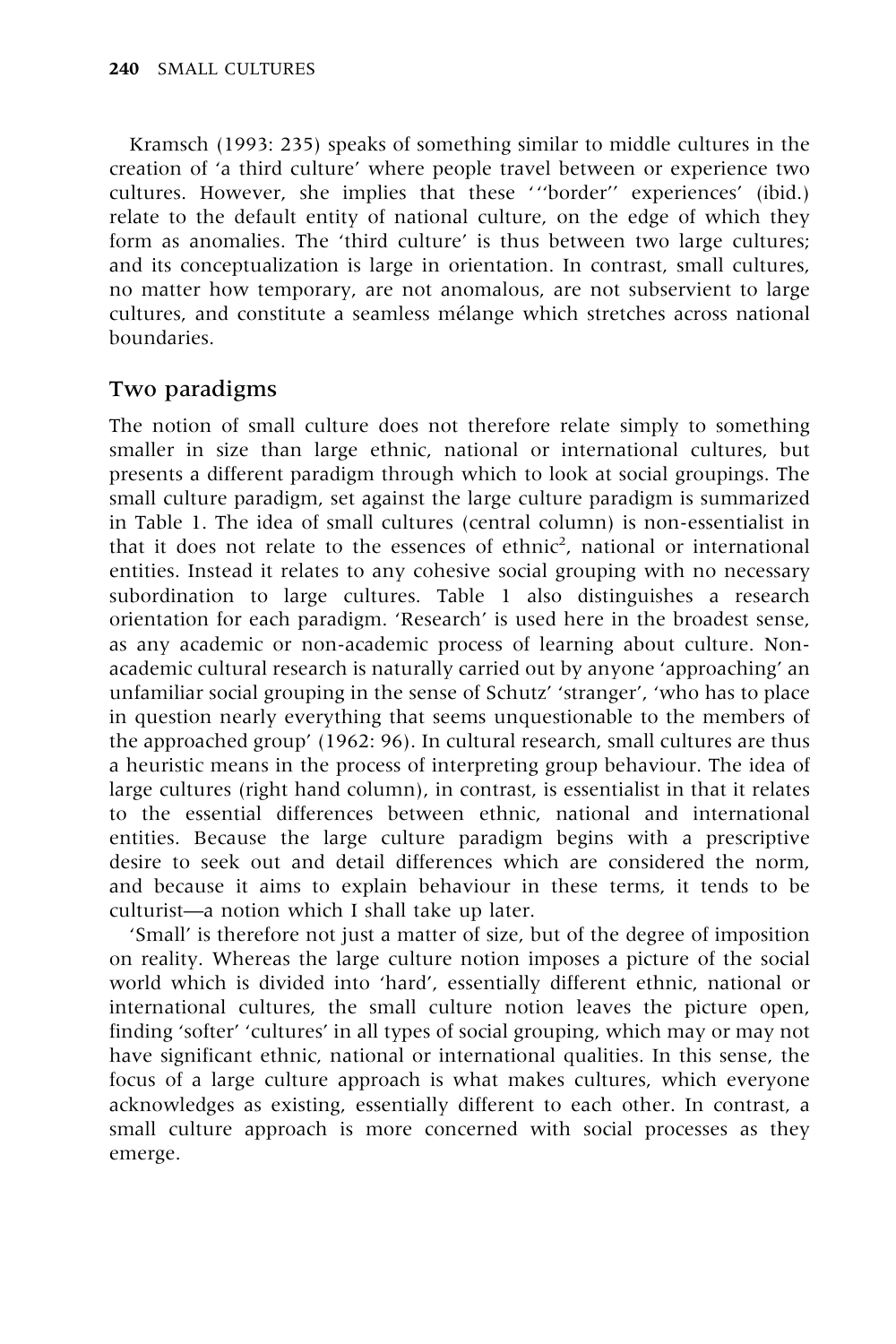|                         | Small cultures                                                                                                                                                                                     | Large cultures                                                                                                                                                                                                                      |
|-------------------------|----------------------------------------------------------------------------------------------------------------------------------------------------------------------------------------------------|-------------------------------------------------------------------------------------------------------------------------------------------------------------------------------------------------------------------------------------|
| Character               | non-essentialist, non-<br>culturist                                                                                                                                                                | essentialist, culturist                                                                                                                                                                                                             |
|                         | relating to cohesive beha-<br>viour in activities within any<br>social grouping                                                                                                                    | 'culture' as essential features<br>of ethnic national or inter-<br>national group                                                                                                                                                   |
| Relations               | no necessary subordination<br>to or containment within<br>large cultures, therefore no<br>onion-skin                                                                                               | small (sub)cultures are con-<br>tained within and<br>subordinate to large cultures<br>through onion-skin relation-<br>ship                                                                                                          |
| Research<br>orientation | interpretive, process<br>interpreting emergent<br>behaviour within any social<br>grouping<br>heuristic model to aid the<br>process of reseaching the<br>cohesive process of any<br>social grouping | prescriptive, normative<br>beginning with the idea that<br>specific ethnic, national and<br>international groups have<br>different 'cultures' and then<br>searching for the details (e.g.<br>what is polite in Japanese<br>culture) |

#### Table 1: Two paradigms

## Large culture as reified small culture

As different paradigms, a large culture and small culture approach will not only see the social world in different ways; they will also have views about each other. Hence, the large culture paradigm will see *a* small, non-ethnic or non-national culture, in terms of size, as a sub-part or metaphorical derivation of large culture. This vision would be the default academic and popular position referred to above. Alternatively, there is a literature, which I classify as within a small culture paradigm, in which non-essentialist small culture is seen as the original notion, of which large culture is a reification.

The principle of reification is developed by Berger and Luckmann as a basic force in social life. It involves:

the apprehension of the products of human activity as if they were something other than human products—such as the facts of nature, results of cosmic laws, or manifestations of divine will. (1967: 107)

This can relate to roles, identities and institutions-as in institutionalization (ibid.: 108). In the case of culture, reification takes place where the notion of culture has been constructed for the purpose of explaining human behaviour,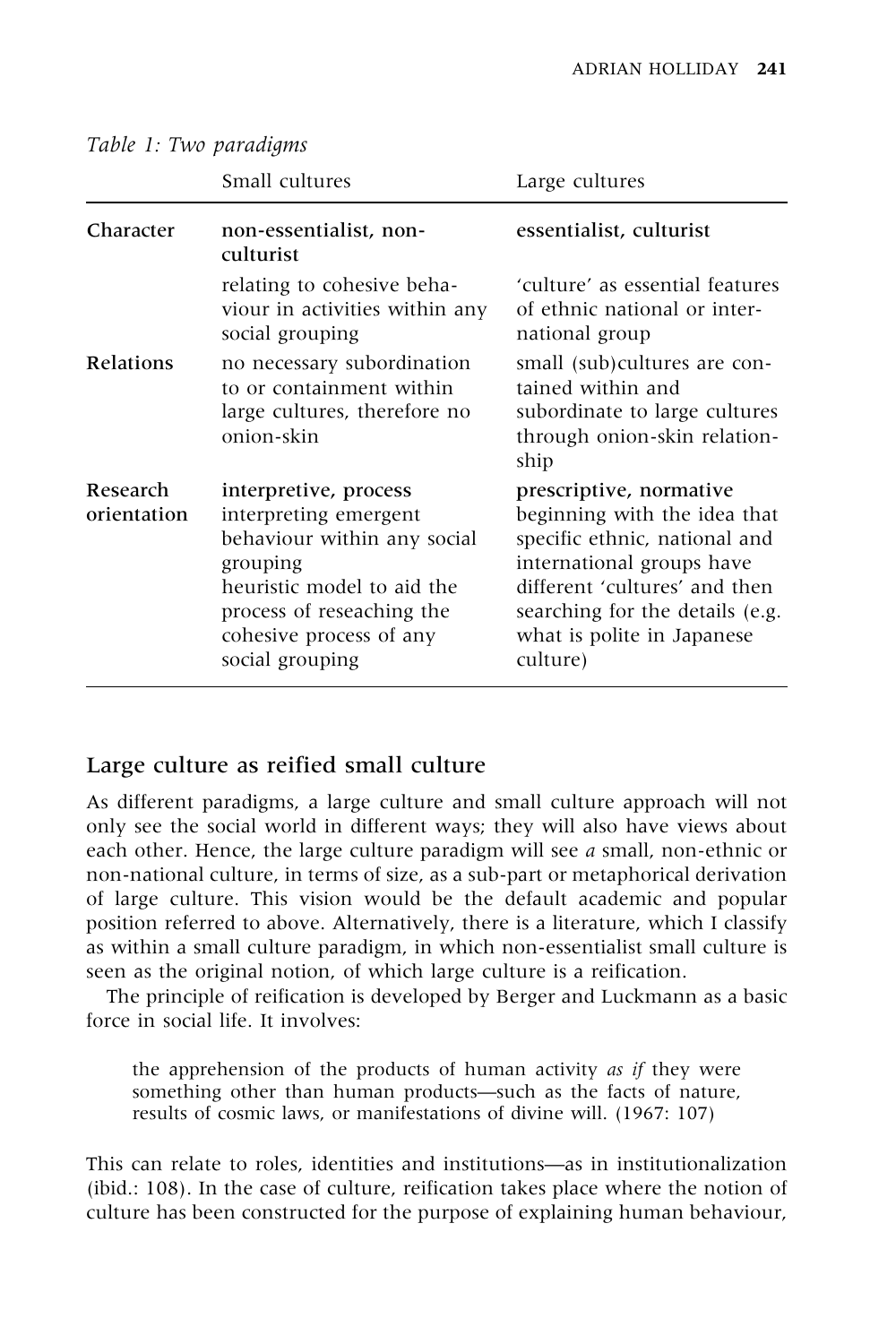but is then institutionalised into something that exists over and above human behaviour. Thus, the non-essentialists argue that:

Culture is not a real thing, but an abstract and purely analytical notion. It does not cause behaviour, but summarises an abstraction from it, and is thus neither normative nor predictive.  $[...]$  The anthropologist's abstraction of a perpetually changing process of meaning-making is replaced by a reified entity that has a definite substantive content and assumes the status of a thing that people 'have' or are 'members of'. (Baumann 1996: 11–12, citing Rothschild)

Then, after reification:

Both specialists and nonspecialists are prone to talk about 'a culture' as if it could be a causative agent ('their culture leads them to go on vision quests') or a conscious being ('X culture values individuality'). (Keesing  $1981:72$ 

As a result of this reification:

How often, still, do I hear my colleagues and students talk as if 'a culture' was an agent that could do things; or as if 'a culture' was a collectivity of people. [. . .] I fear that our common ways of talk channel our thought in these directions. [. . .] It has passed into popular discourse. [. . .]. I recently heard a radio announcer in Australia talk about 'the different cultures living in our area'. (Keesing  $1981: 302-3$ 

There is thus a change in the way in which culture is used to think about human behaviour. After reification, culture appears large and essentialist, and indicates concrete, separate, behaviour-defining ethnic, national and international groups with material permanence and clear boundaries.

Although the non-essentialists may think otherwise, reification is not in any way a 'perversion' or 'a sort of cognitive fall from grace', but a natural social process common in theoretical and non-theoretical thought (Berger and Luckmann 1967: 107). 'Our conception of culture almost irresistibly leads us into reification and essentialism' (Keesing 1994: 302). One could say that reifying large culture from small culture comprises an inescapable occupational hazard in cultural analysis. 'Many scholars now acknowledge that any definition of culture is necessarily reductionist' (Sarangi 1995, my emphasis). Furthermore, in a world in which almost all perceptions are socially constructed, the concept of 'large culture' is as real as anything else. My purpose in suggesting that large culture is a reification is not therefore to reveal it as false. It is rather to increase awareness of what its conceptualization involves, and, as will be demonstrated below, some of its ideological implications—in Fairclough's words, 'essentially making visible the interconnectedness of things' (1995: 36).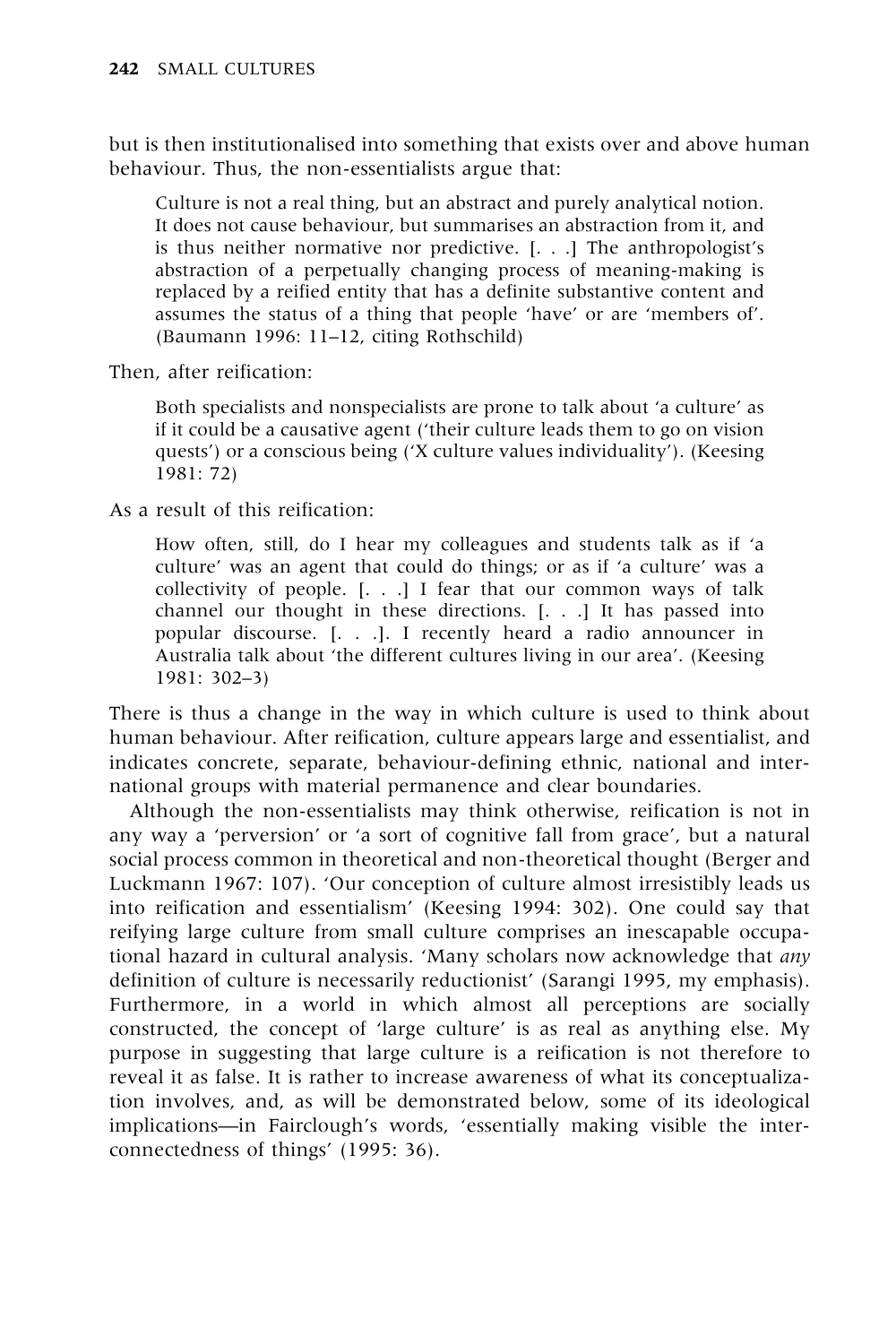# THE DIFFICULTY WITH LARGE CULTURES

Having looked at the ways in which the small and large culture paradigms relate to each other, some of the more problematic aspects of the large culture paradigm will now be considered.

# Nation, centres and peripheries

The notion of large culture supports various spheres of political interest. One such is the building of the concept of the material nation. European justifications of colonization through simplistic cultural definitions of subject peoples is well catalogued (Morawska and Spohn 1994; Comaroff and Comaroff 1992; Asad 1973; Nzimiro 1979; Sarangi 1995). 'Conventional anthropology allowed "the power of topography to conceal successfully the topography of power"' (Schudson 1994: 37, citing Gupta and Ferguson). This has continued in a post-colonialist era with 'unequal narratives' creating an 'unreciprocal interpretation of other [. . .] non-Western cultures' (Sarangi 1995 citing Asad and Said). Equating nation with homogeneous ideas of large culture also supported the conceptual development of European nations themselves. It may be true that 'most sociologists and historians do not take culture to be the central integrative mechanism for national societies' (Schudson 1994: 23). Nevertheless, a 'methodological nationalist' sociology can be seen as a product of nineteenth-century nationalism (ibid.: 21). This creation of 'national-level "imagined communities" and attaching 'culture' to nation can also be considered as part of a process of 'modernity' (Dobbin 1994:  $124<sup>3</sup>$  and to have continued and 'flourished during the conservative era of Thatcherism and Reaganism' (Keesing 1994: 307). In particular, Sakamoto notes how 'Chicago school Japanologist scholars [...] argue that "Japan" or "the Japanese" are a social imaginary' constructed through discursive activities (1996: 113, citing Haratoonian and Sakai).

Essentialist large culture is however no longer a European notion. Indeed, 'others' are often more insistent in talking about 'in our culture' than 'we' are. This may be partly because it:

has passed into the cultural nationalist discourse of Third World élites [...] so that the cultural heritage of a people or a postcolonial nation can be represented by its fetishized material forms and performances: 'traditional dress', dances, artifacts. So transformed, 'it'—the cultural heritage, semiotically condensed [...] can be deployed in rituals of state, art festivals, tourist performances, and political appearances to reaffirm that 'it' survives despite Westernisation [...]. The third World has inherited these European semiotic systems [. . .] The crowning irony that our own conceptual diseases should be deployed against us. (Keesing 1994: 306–7).

This may be the reason why it is sometimes very hard to discourage, e.g. English teachers from all parts of the world from talking over-simplistically about 'the situation in country X culture'. Furthermore: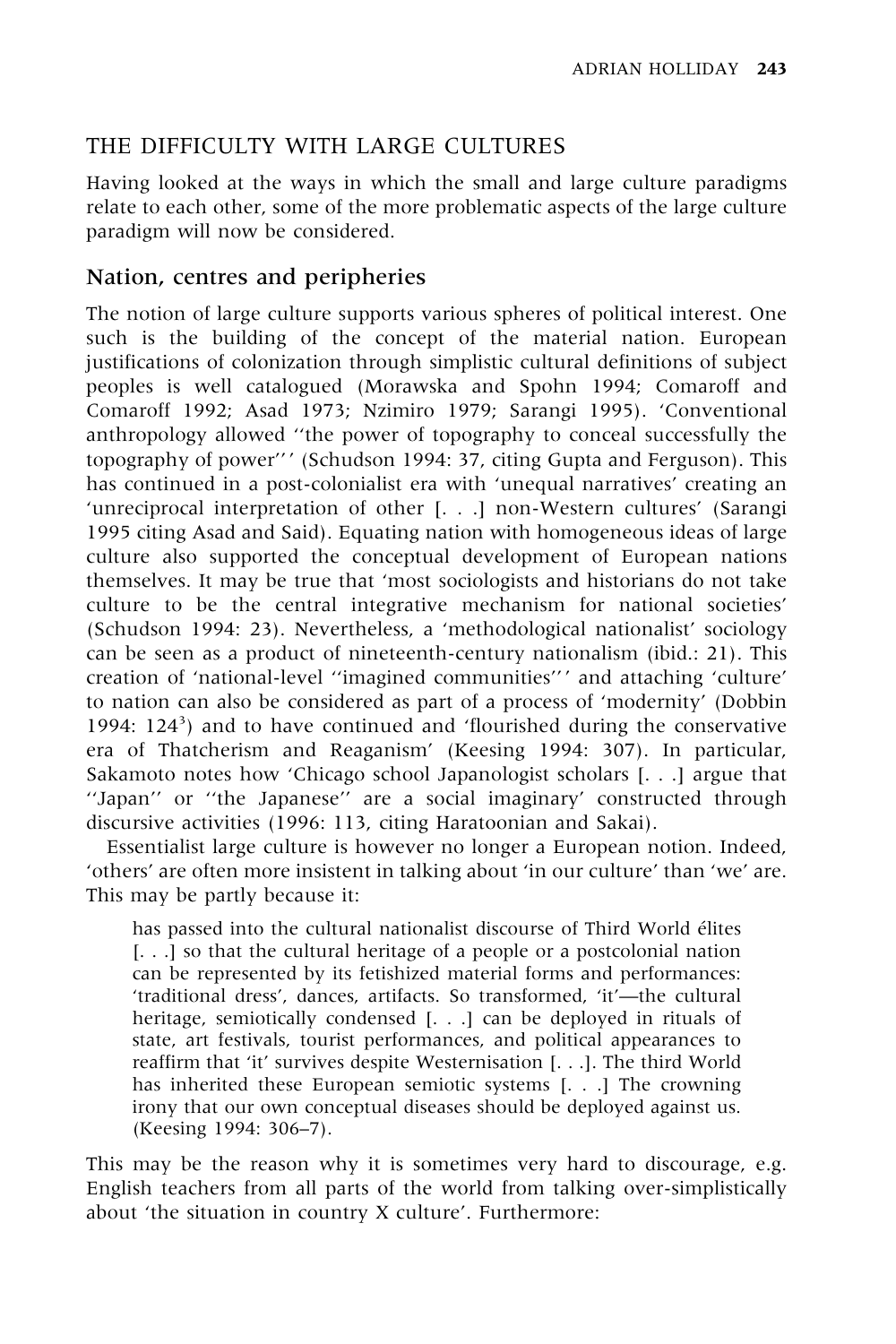'Culture', so essentialised and reified, can serve as an ideal symbol to deploy against foreign researchers, who can be pilloried for having stolen 'it', having sold 'it' for profit in the academic marketplace, or simply [...] having misunderstood and misrepresented 'it'. Is this 'culture' of cultural studies 'culture' as we anthropologists have conceptualised it? (Keesing 1994: 303)

Culture has therefore become reified and essentialized as a political tool by different parties at different times 'as both dominant and dominated groups often resort to the culture card in managing their power-maintaining and power-acquiring purposes' (Sarangi 1994: 416). Moeran (1996) notes how Japanese business has adopted the images of Japan projected by the West (e.g. of sumo wrestlers and geisha) to help sell its products back to the West.

Understanding the reified nature of large culture is important in evaluating a currently influential essentialist discourse in applied linguistics—the centreperiphery paradigm relating to cultural imperialism. This paradigm suggests that English, representing Western centre (large) culture, is achieving global hegemony over developing world, periphery (large) cultures. Instrumental in this process is the (large) culturally Western methodology of language education, with its 'phonocentric' orientation (Pennycook 1994). This argument has been criticized as over-generalized (Holliday 1997a, 1999), especially as Western education is itself significantly culturally diverse (Bloor and Bloor 1991, Sharpe 1993, 1995). The general centre-periphery argument is also weakened if, through reification, the 'notion of a hegemonic global culture dispensing its products to the world's peripheries' is 'more often assumed than described' (Ahmed and Donnan 1994: 3). In contrast to the large culture approach, a non-essentialist small culture interpretation would support the view that:

Even though the same cultural 'message' may be received in different places, it is domesticated by being interpreted and incorporated according to local values [. . .] Cultural flows do not necessarily map directly on to economic and political relationships, which means that the flow of cultural traffic can often be in many directions simultaneously. (ibid., citing Parkin and Featherstone)

Another criticism of the large culture paradigm is that the world is becoming an increasingly cosmopolitan, multi-cultural place where cultures are less likely to appear as large coherent geographical entities. Late modern societies become 'notable for their lack of cultural coherence or "loose boundedness"' (Crane 1994: 3, citing Merelman).

Whether or not the centre-periphery argument is based on reified large cultures is perhaps immaterial, as such large cultures are perhaps as real in our socially constructed society as any other perception. If this notion of a composite, homogeneous ethnic, national or international large culture is indeed constructed for us by nationalistic governments, then the centre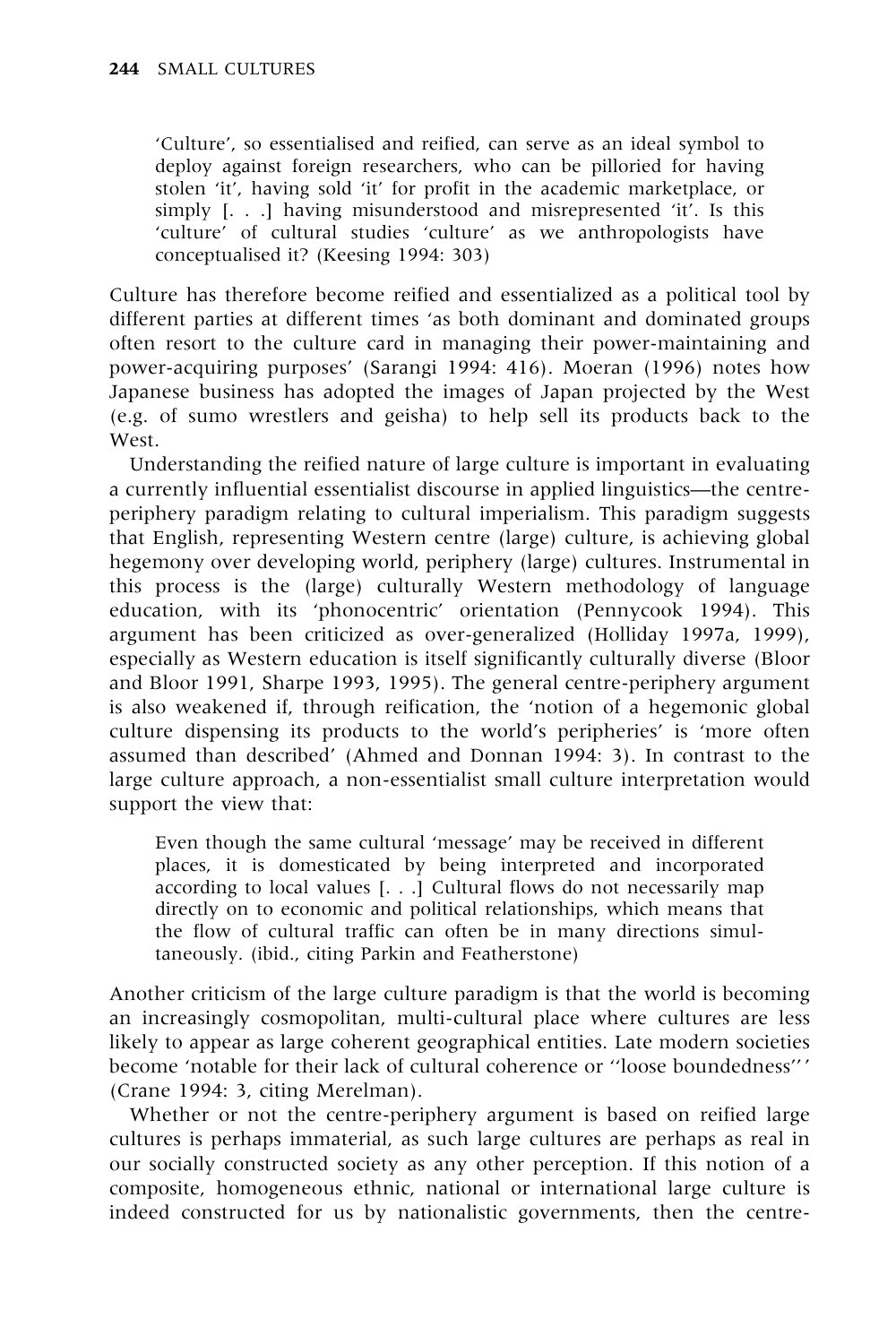periphery discourse, in attempting to reveal one cultural hegemony, is falling foul of another one. It is not therefore succeeding in seeing as critically as it claims. Indeed, the centre-periphery paradigm, because of its essentialism, may be serving to reduce rather than liberate the so-called periphery.

#### Reduction, the other and culturism

A significant characteristic of reification is that the concept in question becomes relatively fixed in the people's minds. Hence, the apparent 'patterns' and order' of these so-called concrete groups are 'exaggerated or unduly emphasized' at the expense of the 'variations and variability' which might blur their boundaries (Vayda 1994: 320). 'A culture' thus becomes the "tagged and tied luggage of isolated groups"" (Baumann 1996: 189, citing Yabsley). It:

seems to connote a certain coherence, uniformity and timelessness in the meaning systems of a given group, and to operate rather like the earlier concept of 'race' in identifying fundamentally different, essentialised, and homogenous social units (as when we speak about 'a culture'). Because of these associations,  $[...]$  (it) falsely fixes the boundaries between groups in an absolute way. (ibid.: 10–11, citing Lutz and Abou-Lughod)

The comparison with 'race' implies the possibility of a similarly constructed *culturism*, in which the members of a group to which an ethnic, national or international large cultural label has been attached are perceived as confined and *reduced* to pre-defined characteristics. Indeed, a methodology of culturism is evident in large culture research (Figure 1). A prescribed, normative concern with a certain type of large cultural difference (bubble [a]) leads in stages to an exaggeration of those differences resulting in *otherisation* (bubble [f]). Otherisation can be defined as the process whereby the 'foreign' is reduced to a simplistic, easily digestible, exotic or degrading stereotype. The 'foreign' thus becomes a degraded or exotic 'them' or safely categorized 'other' (Holliday 1994b, 1996b, 1997a). Said (1993) explains how such a process contributes to cultural imperialism across global society:

Labels like 'Indian' or 'woman' or 'Muslim' or 'American' are no more than starting points. [However] imperialism consolidated' the mixture of cultures and identities on a global scale; but its worse and most paradoxical gift was to allow people to believe that they were only, mainly, exclusively White, Black or Western or Oriental. It is more rewarding and more difficult to think about others than only about us.

Examples of this can be seen in 'excuses' for colonialist and post-colonialist conceptualizations-hence:

The passivity ascribed to Hindu men and egoless subjection ascribed to women under patriarchal dominance are in miniature aspects of the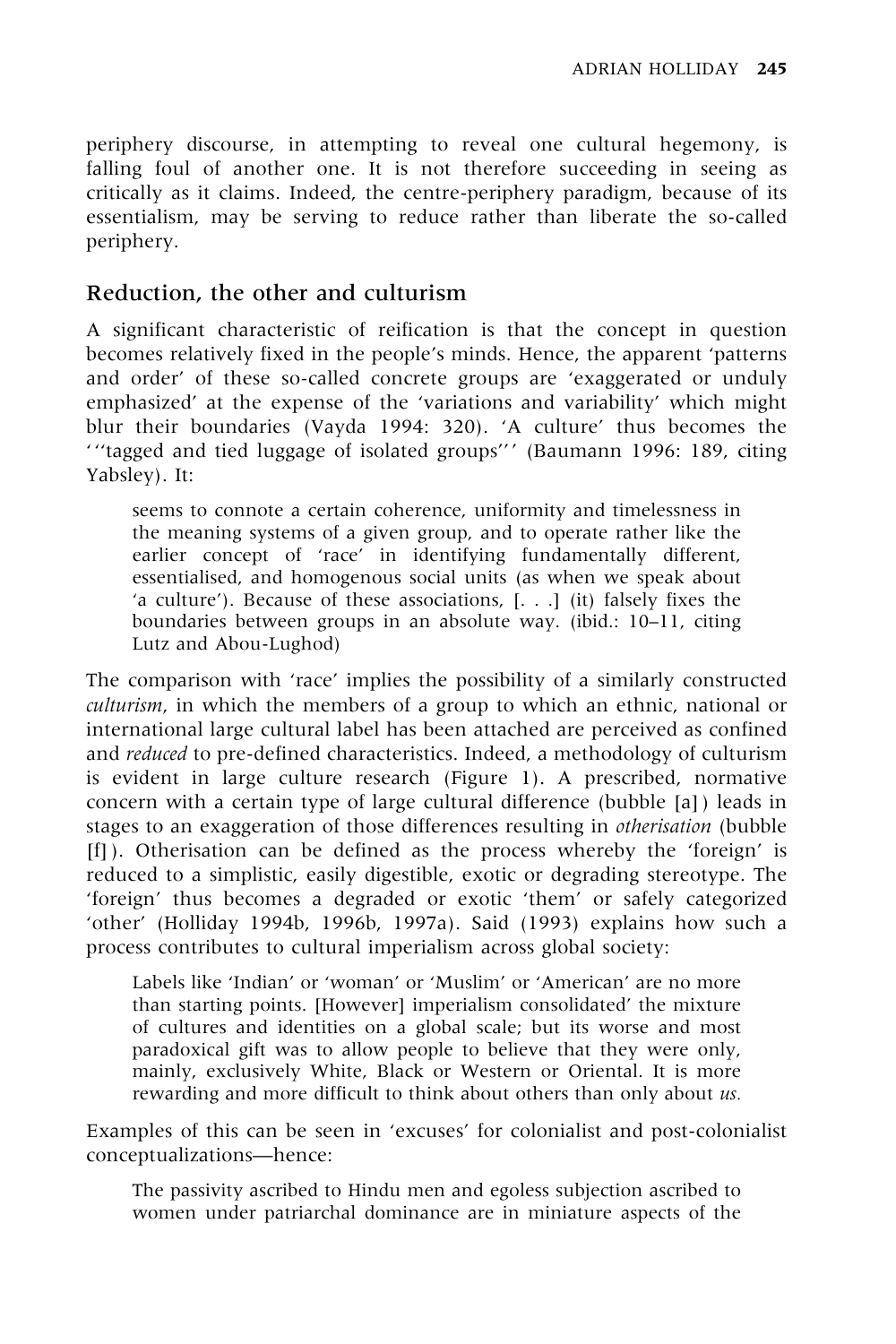governability of India—two favourable conditions among others for colonial rule. (Sangari 1994: 54);

and in an arguably emergent Western consensus that Islam has replaced Communism as the 'Great Satan':

phrases like 'The English' or 'The Arabs' or 'The Americans' or 'The Africans', each of them suggesting not only a whole culture but a specific mind-set. It is very much the case today that in dealing with the Islamic world—all one billion people in it [...]—American or British academic intellectuals speak reductively and, in my view, irresponsibly of something called 'Islam'. (Said 1993)



Figure 1: Culturist methodology

There is a parallel process of otherisation and reduction at work *within* modern multi-cultural societies. It feeds 'the ideology underlying the construction of minority group cultures based on the principle of differences' (Sarangi 1995: 11). In the case of ethnic minorities in Britain:

Ethnic reductionism seemed to reign supreme [...] [and] whatever any 'Asian' informant was reported to have said or done was interpreted with stunning regularity as a consequence of their 'Asianness', their 'ethnic identity', or the 'culture' of their 'community' (Baumann 1996: 1).

Baumann goes on to argue that there is thus a 'dominant discourse' of 'culture' in the British government, media and popular parlance which:

relies on equating community, culture, and ethnic identity, and its protagonists can easily reduce anybody's behaviour to a symptom of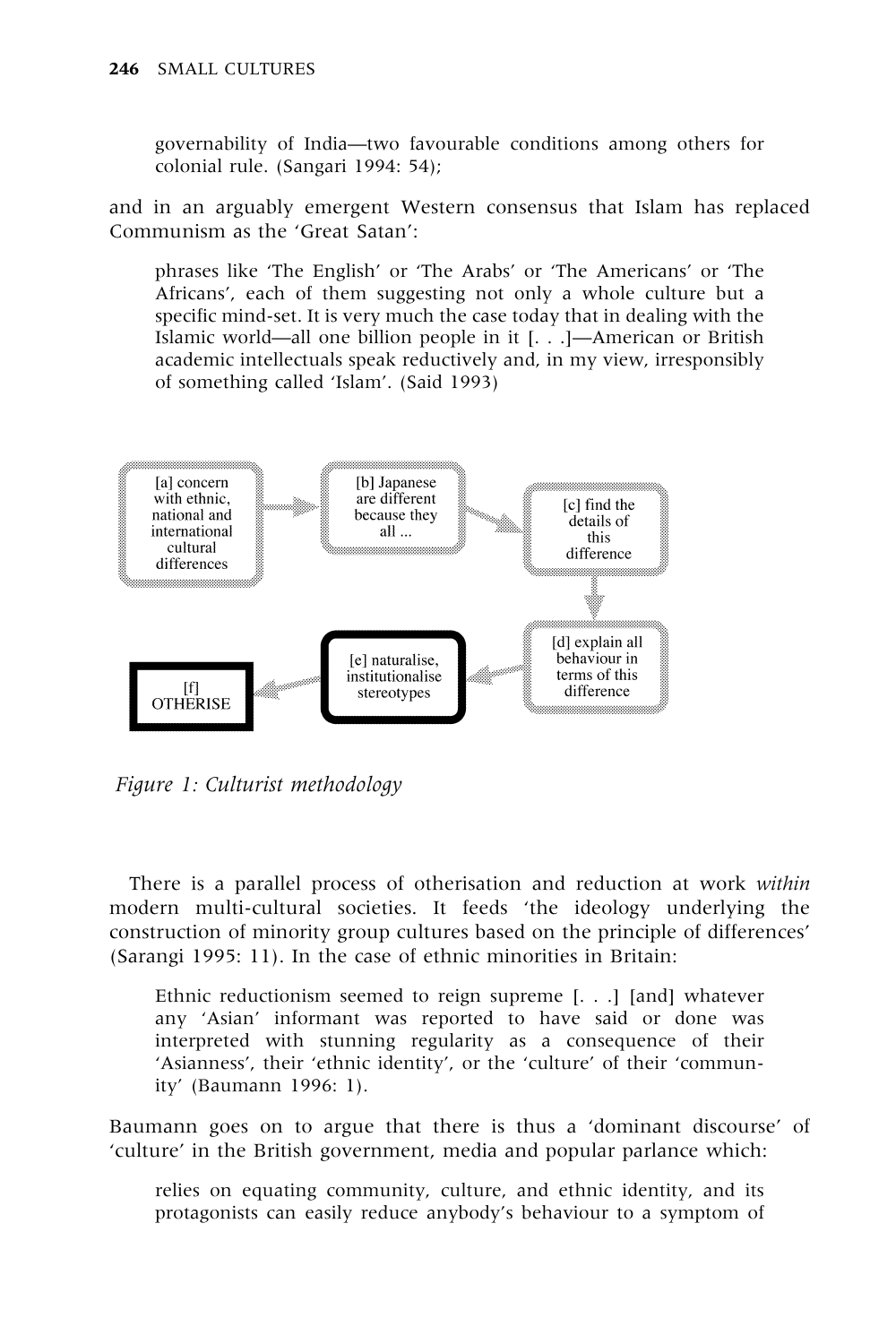this equation.  $[...]$  It can even claim to speak 'for' them, 'represent' them, explain them to others. (ibid.:  $6)^4$ 

The notion of culture is thus hijacked by a new 'ethnopolitics' which "stresses, ideologises, reifies, modifies, and sometimes virtually re-creates the putatively distinctive and unique cultural heritages of the ethnic groups that it mobilises"' (ibid.: 11–12, citing Rothschild).

It would seem that the centre-periphery argument contributes to this otherising dominant large culture discourse, at an international rather than ethnic level. The notion of 'Western' versus, say, 'Chinese culture' succeeds not so much in an exposé of an imperialist 'linguicism' as in an otherisation or tribalization of the victim 'cultures' by reducing them to peripheral, nonthinking automata (Holliday 1994b). Again it needs to be emphasized that this does not mean that the centre-periphery protagonists *intend* to otherise the inhabitants of 'other cultures'. However, because they are caught within the natural social forces of reification, arbiters of 'culture' need to be wary of the power they wield. I shall return to the issue of dominant discourse, as it may be addressed within the small culture approach, later.

#### **SMALL CULTURES**

If large cultures are reified small cultures, what can small cultures be if they are not essentialized into descriptions of prescribed ethnic, national and international entities?

#### 'A process of making and remaking'

Within the small culture paradigm, 'culture' refers to the composite of cohesive behaviour within any social grouping, and not to the differentiating features of prescribed ethnic, national and international entities. Distant from the large culture approach, which takes ethnic, national and international groupings as the default (Table 1), small cultures can be any social grouping from a neighbourhood to a work group (Beales et al. 1967: 8). The nature of small cultures is particularly well illustrated in Baumann's ethnography of the cosmopolitan mélange of the Southall suburb of London. A major observation in this work is the variety of ways in which 'culture' is perceived and dealt with in the suburb. On asking local people what was meant by 'culture', one group asserted that "'It depends what community you mean"' (1996: 3). The Southallians use the terms 'culture' to refer to different entities at different times and, dependent on topic, to the extent that a fixed definition of anyone's notion of 'my culture' was very difficult to track down (ibid.: 4–5). Indeed:

The vast majority of all adult Southallians [each] saw themselves as members of several *communities*, each, with its own *culture*. The same person could speak and act as a member of the Muslim *community* in one context, in another take sides against other Muslims as a member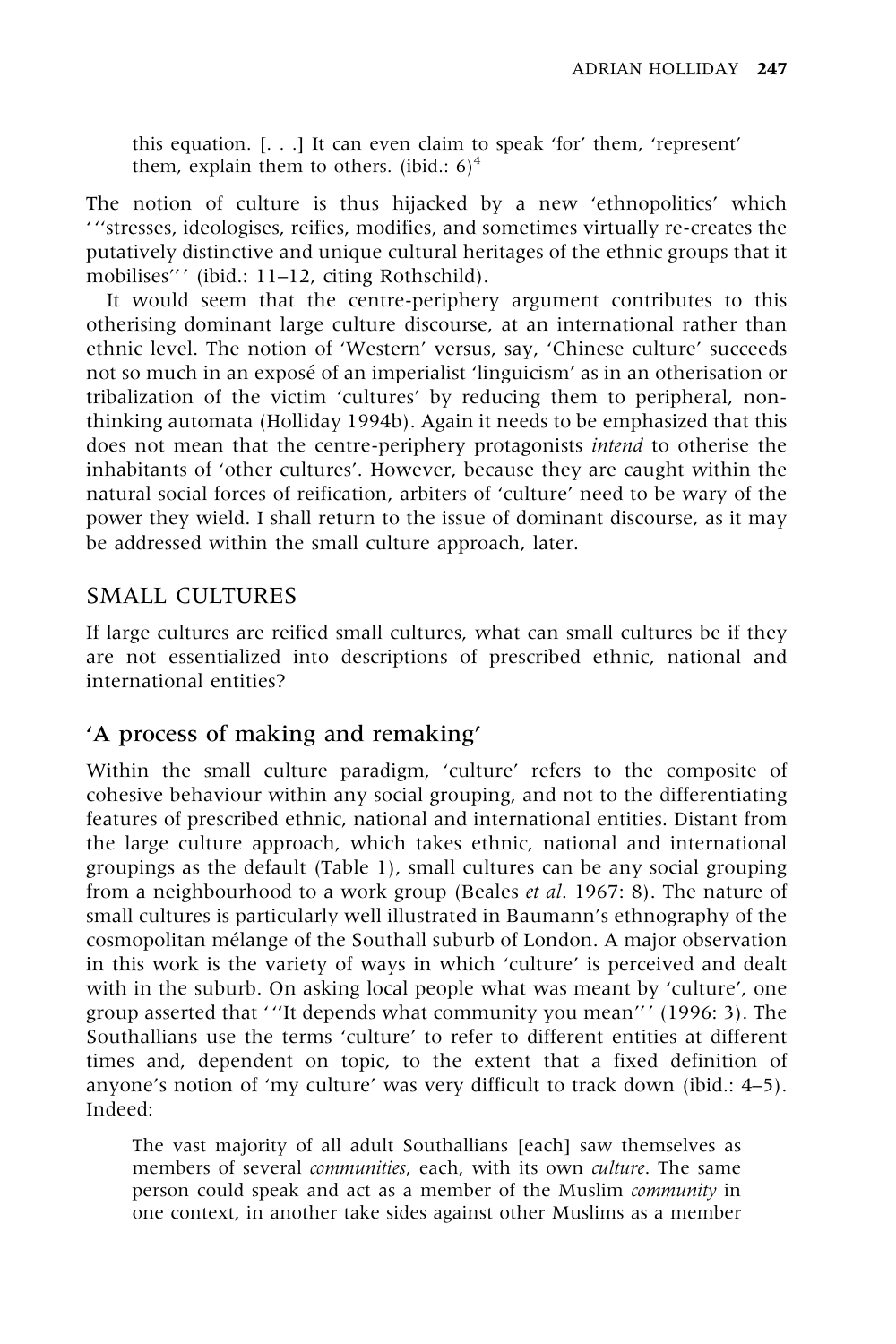of the Pakistani *community*, and in a third count himself part of the Punjabi community that excluded other Muslims but included Hindus, Sikhs, and even Christians, (ibid.: 5, his italics)

Within this complex of social groupings, not only do individuals align themselves to different cultures at different times, there are also considerable:

renegotiations of *culture* and *community*  $[ . . . ]$  [which] all form part of what anthropologists conceive culture to be in the first place: a process of making and remaking collective sense of changing social facts. (1996: 189. his italics)

Small culture is thus a dynamic, ongoing group process which operates in changing circumstances to enable group members to make sense of and operate meaningfully within those circumstances. When a researcher looks at an unfamiliar social grouping, it can be said to have a small culture when there is a discernible set of behaviours and understandings connected with group cohesion. The dynamic aspect of small culture is central to its nature, having the capacity to exist, form and change as required. According to Beales *et al.*, 'the outstanding characteristic of a cultural system is that it is in process; it moves' (1967: 5). Small culture is thus 'the sum total of all the processes, happenings, or activities in which a given set or several, sets of people habitually engage' (ibid.: 9). Thus, small culture constitutes a social 'tool-kit' which emerges to 'solve problems' when required (Crane 1994: 11). Moreover, it involves an underlying competence in which 'people are not passive "cultural dopes"; they are active, often skilled users' (ibid.: 11). A good example of this is the classroom group where a small culture will form from scratch when the group first comes together, each member using her or his culture-making ability to form rules and meanings in collaboration with others.

Figure 2 illustrates the complex factors in the formation of small culture. The bubbles in the figure are numbered for ease of reference. However, one thing does not necessarily happen before another. Bubble [i] represents the basic social and psychological function of culture as a process, which is a well established theme running through most definitions of 'culture' and does not need to be deconstructed here (e.g. Holliday 1994a: 23). Bubble [ii] represents social continuity. It needs to be remembered that although small culture may be formed rapidly

cultures, even in their most individualised practices, result also from validations of a past. Culture-making is not an *ex tempore* improvisation, but a project of social continuity placed within, and contending with, moments of social change. (Baumann 1996: 31)

Thus, in the case of an aeroplane crew, 'the men in the crew form the group or society and the airplane constitutes a sort of combined environment' which provides a wider tradition and history (Beales et al. 1967: 10). In the newly forming small culture of the classroom group, each member will bring small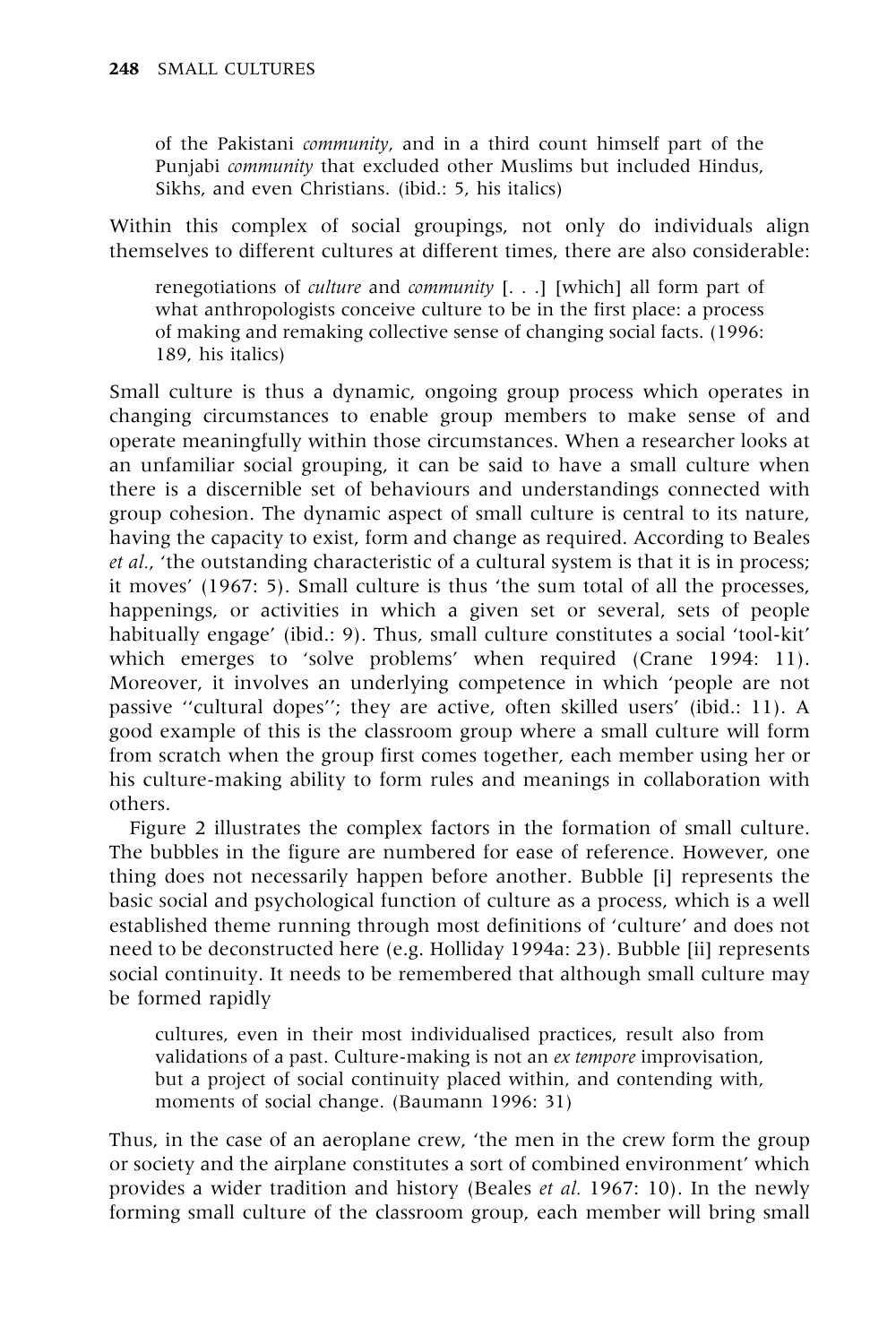culture *residues* from other educational, classroom, collegial and peer experiences. Indeed, it is this characteristic of small culture which underlines its non-essentialist, non-culturist nature (Table 1). In a classroom group made up of a range of nationalities which are common in foreign language or postgraduate English language education groups in Britain, cultural residues will be brought from many 'national' or 'ethnic' experiences; but commonalities of educational, classroom, collegial and peer experience from all these contexts will be the building blocks for the new small culture.



Figure 2: Small culture formation

Implicit in bubble [ii] is an interaction with an existing environment, perhaps in a Darwinian sense, not necessarily of an ongoing improvement, but of dialogue (Coleman 1996b). Especially in international English language education, this environment ceases to be purely national or 'ethnic' as professional-academic institutional and peer influences stretch across international boundaries (Holliday 1994a: 29).

## Mezzo activity

It is what the newly forming class group does which enables the researcher to discern the process of small culture. In one such case, a multinational group of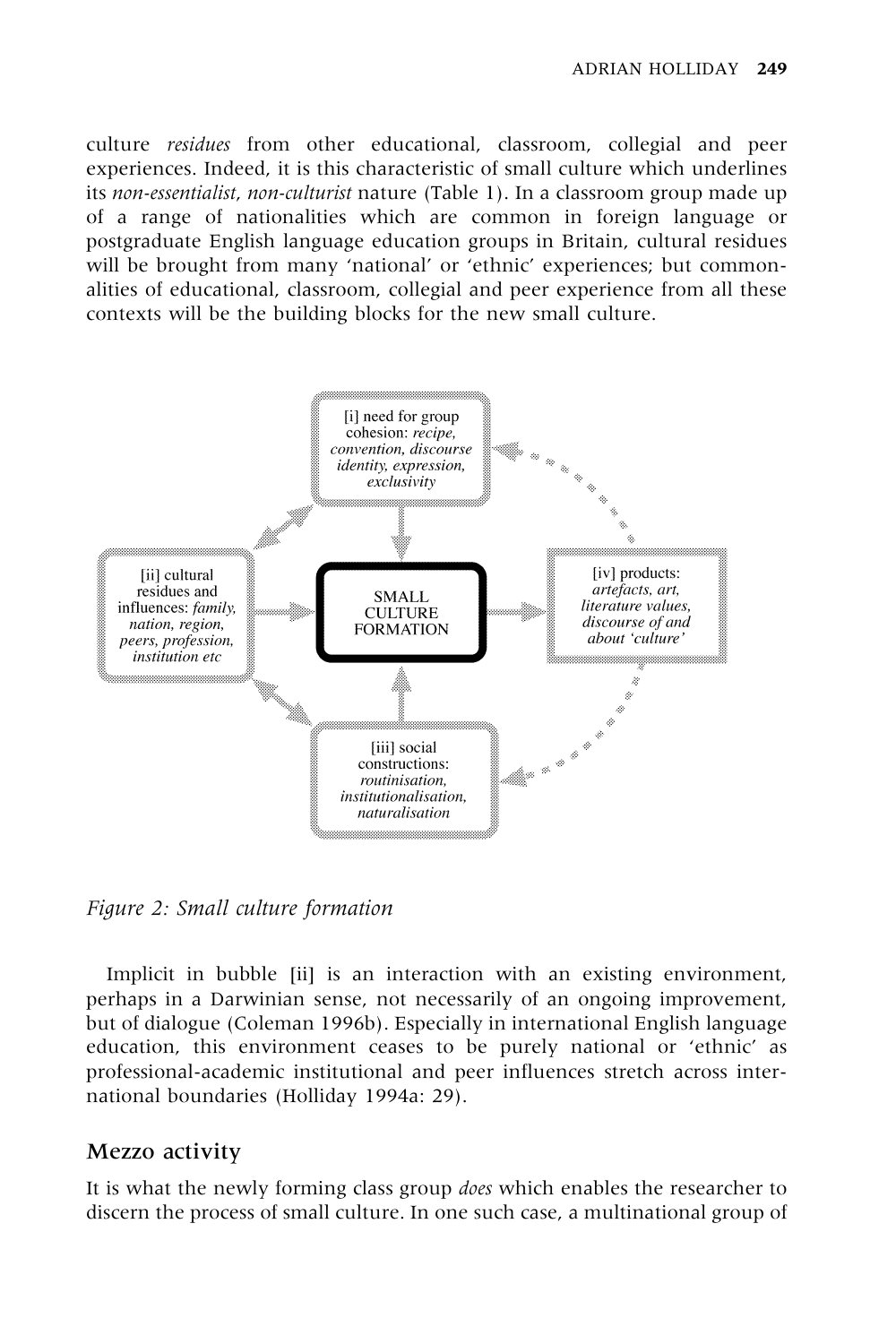masters students in applied linguistics appeared to fulfil its need for cohesion (bubble [i], Figure 2) by creating a convention for holding birthday parties for members. Part of the recipe for doing this, which reduced the need for ongoing negotiation, was always to use the classroom as venue, invite tutors at short notice and provide inexpensive soft drinks and decorative 'party food'. The parties themselves helped to forge a very cohesive identity and enabled group expression and exclusivity by clearly defining who could come to the parties. Evidence of cultural residues and influences (bubble [ii]) was seen in the influence of various 'national' cuisines in the food provided, dominated perhaps by a Japanese orientation to tidy minimalism, a British academic informality in the fairly casual way in which tutors were invited, a definite collegiality which might have derived from notions of both close-knit studentship, evident in several of the societies represented, and a professional bond—for all were language teachers—and influence of the local institution arrangement which enabled almost all classes for this group to be held in the same room.

Small culture is thus more to do with activities taking place within a group than with the nature of the group itself:

I have found it theoretically helpful to think of both culture and language as rooted in human activities (rather than in societies) and as pertaining to groups.  $[...]$  There is a different culture of the activity for each set of role performers. These differences form a part of the cultural makeup of the overall group of people who perform the activity, but there is no one culture of that activity for the group as a whole, one that all its members share.  $[...]$  The cultural makeup of a society is thus to be seen not as a monolithic entity determining the behaviour of its members, but a mélange of understandings and expectations regarding a variety of activities that serve as guides to their conduct and interpretation. (Goodenough 1994: 266-7)

Seeing small culture as rooted in activities enables us to apply 'culture' not only to the processes that give cohesion to group behaviour, but also to the processes that give cohesion to any behaviour, as long as it involves groups. Thus, academic disciplines can be said to have small cultures (Stonequist 1937; Kuhn 1970; Esland 1971, Bernstein 1971; Tomley 1980; Goodson 1988; Holliday 1994a), as can methodology. This importance of looking at classroom teaching, research and evaluation methodologies in language education as small cultures shall be seen below.

Focusing on activities places small culture research at a mezzo level. The benefits of mezzo analysis, set mid-way between the micro and macro at the level of institution, have been acknowledged in several places—Morawski and Spohn's (1994) account of the study of culture in historical sociology, Hargreaves' attention to 'intermediary processes' such as school ethos and institutional bias (1986: 170) and teacher cultures (1992) in education, and Holliday's (1994a) focus on professional-academic institutional conflict in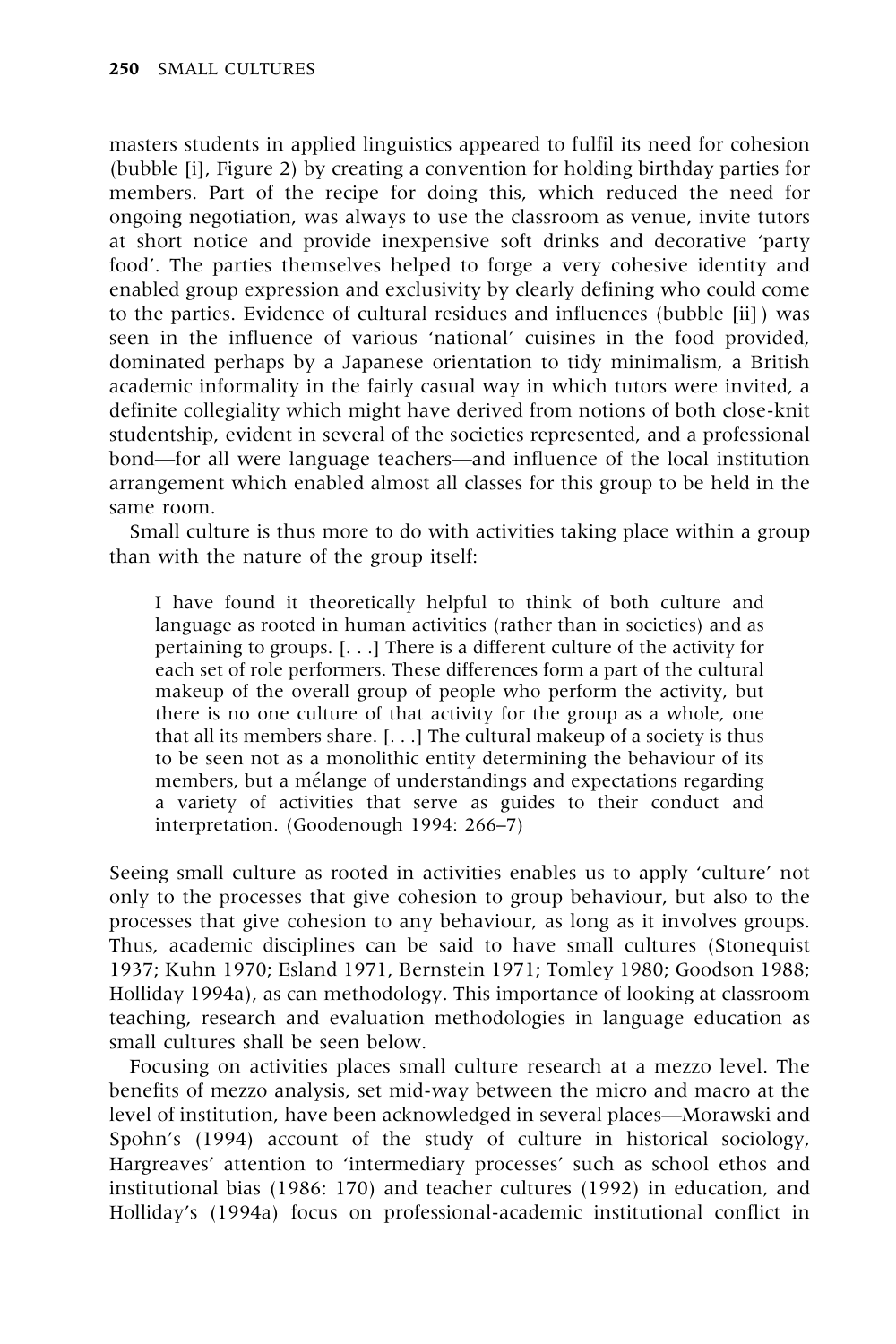international language education. In applied linguistics, Fairclough takes this direction in a substantial way when he focuses critical discourse analysis on 'the institution as a "pivot" between the highest level of social structuring, that of the "social formation" and the most concrete level, that of the particular social event or action' (1995: 37). Roberts, in her investigation of inter-cultural understanding and European immigrants, also focuses on the institution:

Critical and interactional sociolinguistic perspectives come together in the study of institutional discourse. For the great majority of informants [...] institutional encounters represent the only occasion of extended contact with the white majority. (1996: 230)

Also, Clark and Ivanic (1997) seem to set much of their analysis of the 'contexts of culture' surrounding writing at a mezzo level.

The process of naturalization, or routinization, in small culture formation (bubble [iii], Figure 2), in which behaviour which is socially constructed for the sake of group cohesion becomes routine, is perceived best at the mezzo level. In the case of the masters group this process can be seen as the birthday parties quickly become an institution in their own right. This process is also central to Fairclough's analysis of how ideological representations become naturalized into taken-for-granted, normal, non-ideological aspects of everyday discourse (1995: 28). Although he speaks primarily about the use of language, within a Marxist construct of political oppression, useful insight into the social construction of small culture is provided. Naturalization works in a similar way to reification. However, whereas reification involves forgetting the 'unreal' nature of heuristic cultural analysis, naturalization involves making a social construction 'normal' and taken-for-granted.

#### Small culture and discourse

The relationship between small culture and discourse is clearly strong. Fairclough's 'order of discourse' as a 'totality of discursive practices of an institution, and relations between them' (1995: 135) and 'genre' as 'a socially ratified way of using language in connection with a particular type of social activity' (ibid.: 14) are clearly related to small culture dynamics. His reference to professional and organizational (small) cultural change brought about by the invasion of 'technologised discourse' (ibid.: 100) is more obviously so.

Figure 2 has discourse in two of its bubbles connected with small culture formation. In bubble [i] discourse as a regulator goes along with the need for recipe and convention—underlying routine talk about birthday parties in the masters group. In bubble [iv] discourse is one of the products of small culture. Thus, a technologizing discourse of language teaching methodology may not only be instrumental in the strength of the regime of the professionalacademic small culture of instrumental 'ELT' (Holliday 1999), but also a major product of this small culture represented in its stated values, literature and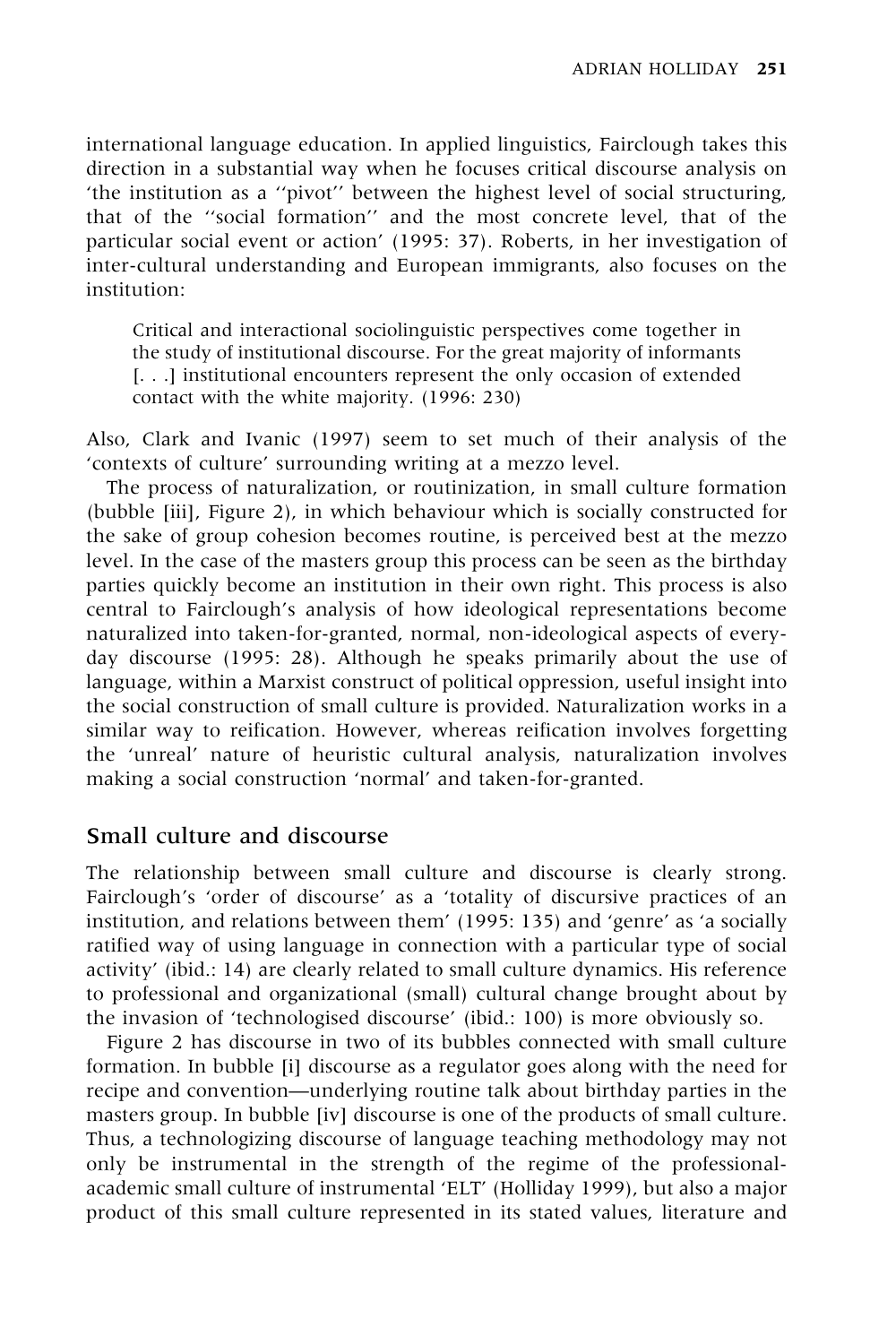other forms of dissemination. Similarly, the influence of the technologizing discourse of quality control may be seen to have created discernible change in the small culture of the British university sector, or of individual institutions within it. It is also a major output, featuring strongly in its expressed values, promotional literature and educational output. Also, the academic discourse of such new disciplines as applied linguistics is both regulatory and an outward show of academic quality (Holliday 1999). Figure 2 also shows that discourse in bubble [iv] has a return influence on the set of small culture needs in bubble [i] as pride of cultural product encourages cohesion, especially where the discourse is technologized, facing like Janus, as both internal regulator and proselytizer.

The precise relationship between discourse and small culture is connected to that between language and culture, which is an area in which caution must be practised. Sarangi warns against a Whorfian approach in which:

language is contained within and reducible to culture, thus denying language its [own] reality-constructing role. [. . .] [and] 'culture' comes to be treated as the least observable category of non-behaviour [where] 'culture is that residual realm left over after all forms of observable human behaviour have been removed'. (1994: 410, citing Wuthnow et al.)

This is culture as the easy, default explanation for all differences. To overcome this, Sarangi, citing Sherzer, suggests a

discourse-centred approach [. . .] [in which] discourse has to be considered as the concrete expression of the language-culture relationship because it is discourse that 'creates, recreates, focuses, modifies, and transmits both culture and language and their interaction'. (1994: 414)

Thus, once again, it is at the mezzo level of discourse that cultural issues can best be untangled. Sarangi recommends Fairclough's critical discourse analysis as the ideal tool in this untangling, in that it 'pays adequate attention to the dialectic relationship between social structures and linguistic practices' at the institutional level (ibid.: 414).

A notion which has become popular in applied linguistics, influenced partly by the sub-discipline of English for specific purposes, which incorporates many of the social attributes of discourse, is 'discourse community'. In many ways the discourse community is a small culture. The two concepts are not always interchangeable however. In some small cultures, e.g. the more established professional, corporate and academic cultures, that they are also discourse communities will be one of their central features. In these cases. technical, if not technologized discourses will be important regulators of thought, behaviour and expression. Also, in less-established cultures, such as that of the birthday party, discourse may play a major role. However, in other types of small culture, discourse may play a less important role, e.g. the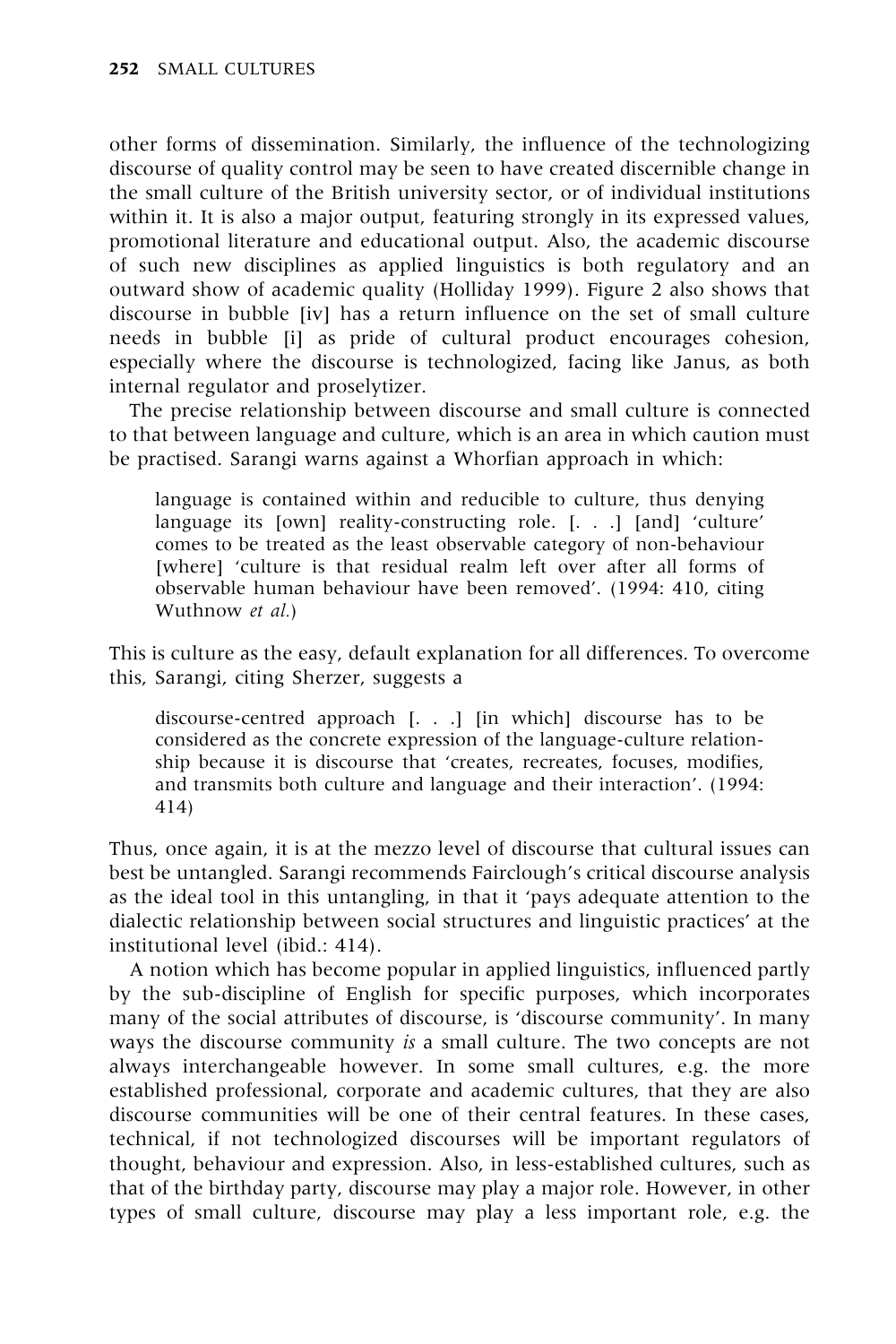culture of the escalators in the London Underground, where, although discourse may make occasional regulatory appearances, for much of the time, for most of the participants, standing on the right and moving on the left will be a discourse-free routine initiated and built through observation of others.

The interest of the researcher will often be instrumental in how far discourse becomes a focus for small culture analysis. Applied linguists see 'small culture' as 'discourse community' because they are primarily interested in language. In these cases, the current developing discourse in applied linguistics about discourse communities can both inform and learn from the slightly broader notion of small culture, and vice versa. For example, Roberts and Sarangi (1997), in their work on oral examinations for medical general practitioners, suggest that 'institutional', 'professional' and 'life-world' discourses interact in such a way that they can be said to 'laminate' together to form new, 'hybrid' discourses. In a very similar vein, Rogerson-Revell (1997) talks of a 'lamination of cultures' in the sense of 'groups within groups' within the inter-cultural mélange of an international airline in Hong Kong, where 'ethnic differences are only one possible factor'. Both studies are concerned with mezzo institutional settings; and I suspect that 'culture' rather than 'discourse' is used in the latter only because there is a beginning perception of large culture difference, which ironically proves a red-herring. Might it be the case that 'discourse' is used by Roberts and Sarangi rather than 'culture' because there is no perception of large culture difference? A residue of essentialist onion-skin thinking (above) can be discerned in their use of 'hybrid', which implies that entities newly formed between established discourses, or cultures, cannot procreate.

An important aspect of bubble [iv] in Figure 2 is that group members' statements about 'culture' or 'their culture' should be seen as products or artefacts of the culture, expressing how they socially construct their image of their own culture, rather than a direct description of their culture. For example Tong (in preparation) suggests that Chinese teachers' statements about the influence of Confucianism on their students' behaviour represent not so much a Confucianist Chinese (large) culture, but the way in which Confucianism is *used* to explain student behaviour within the teachers' (small) culture. Hence, Baumann's ethnographic interest in what Southallians say *about* and *do with* 'culture' as evidence of how 'culture' is constructed within the culture he is investigating (above). Seeing projected images of 'culture' as artefact and cultural product in this way tells us something about the way in which notions of large culture are reified, and dominant discourses of culture are set up.

## A device to help us understand

It is important now to return to the important, yet complex side of the small culture paradigm in which culture is not part of the real substance of social life, but a heuristic model to help understand cohesive behaviour: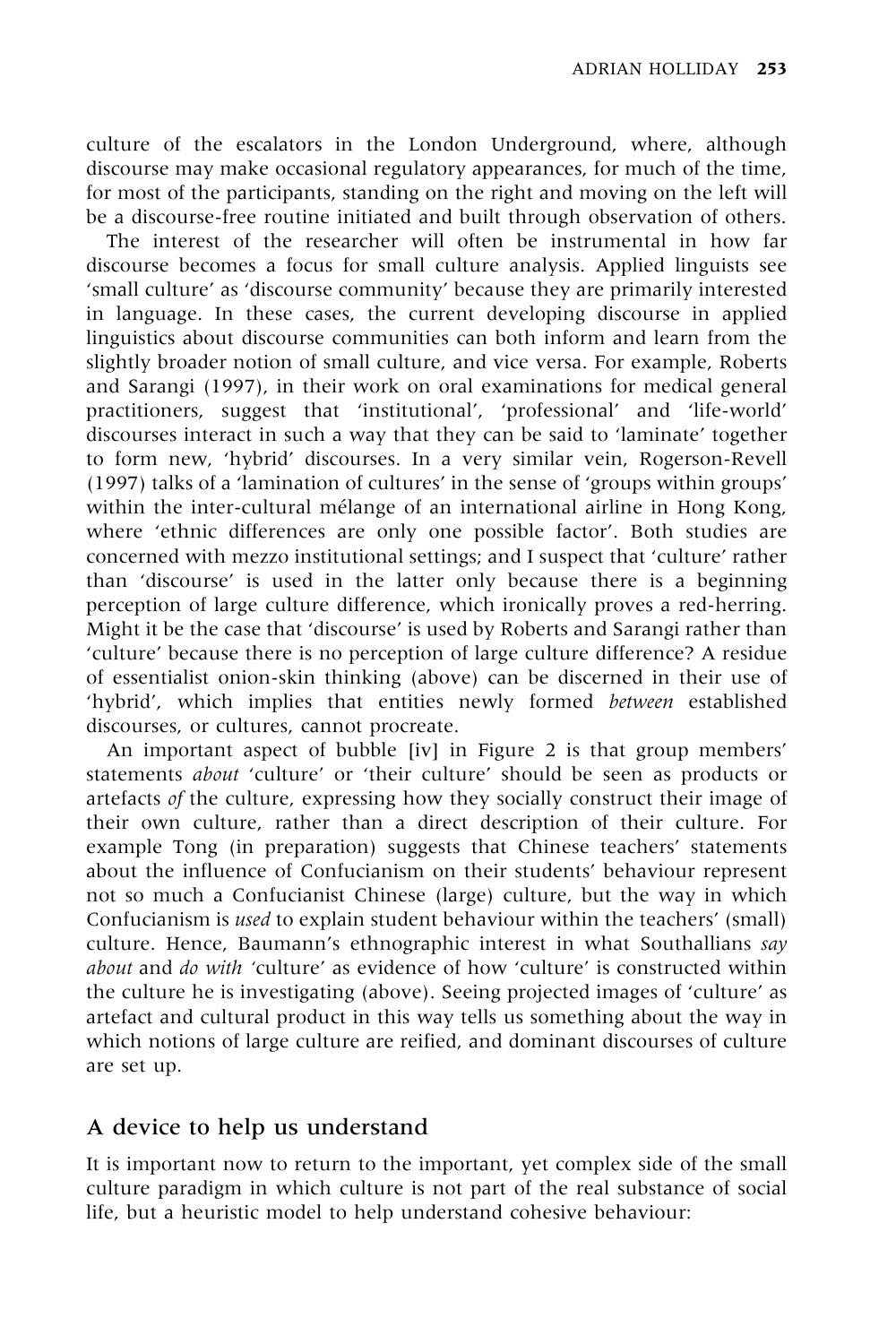As a deliberate abstraction it is there to help anthropologists conceptualise that ever-changing 'complex whole' through which people engage in the continual process of accounting, in a mutually meaningful manner, for what they do, say, and might think. (Baumann 1996: 11, citing Tyler)

This is a difficult concept to digest because while we are told that culture is an 'abstraction', everything else that we hear, both in academic and popular parlance, suggests that cultures, whether small or large, are concrete realities. An answer to this conundrum lies partly in the way in which ethnography deals with small cultures within an interpretive paradigm.

In contrast to the large culture approach (Table 1), interpretive ethnography does not, positivistically, develop knowledge of the details of a prescribed culture. It describes culture (Spradley 1980: 3), but this description of culture is the instrument of an interest in a particular social issue (ibid.: 18). The first step in the ethnographic process is to locate a social situation which enables research into this social issue (ibid.: 39). Thus, the location and boundaries of 'the culture' are instrumental to the research question. The culture' must thus be relevant and researchable. For example, Anderson sets out to investigate aspects of group work in language teaching. Because he wishes to look at group work within the social setting of the classroom, he chooses an ethnographic approach; and for this reason, takes the small culture of the classroom as the location (1997). To be able to do this, the classroom needs to have the social features which enable it to be a small culture; and as such, the small culture really does exist as a social fact, according to the sociological definitions of culture (embodied in Figure 2). It is important to note that the ethnography which selects a particular culture for study is *applied*, in that it is tuned towards understanding something specific—e.g. the factors which influence classroom group work.

Figure 3 illustrates this process. Initially, the social world is perceived as a seamless mélange of complex behaviours. This is perception central to interpretive ethnography. The researcher does not presume to define, a priori, the social world in one way or another, and is thus scientifically humble to its complexity. The selection of social setting ( $[x]$  in Figure 3) involves taking a section of this mélange and drawing an operational boundary around it. The social setting has to contain the elements of small culture ([y] in the figure). However, the grouping which makes up this small culture is essentially research-oriented [z]—picked out from many other possible small cultural groupings for the sake of the research project. In the case of Anderson's (1997) study, these might have been the small cultures of individual student groups, the student body of the institution, the teaching methodology, the professional-academic group represented by the teacher, and so on, all of which overlap and interact (cf. Holliday 1994a: 29). The term 'grouping' is important, to remind the researchers that it is *they* who have grouped the individuals involved as a construction of the research. Whether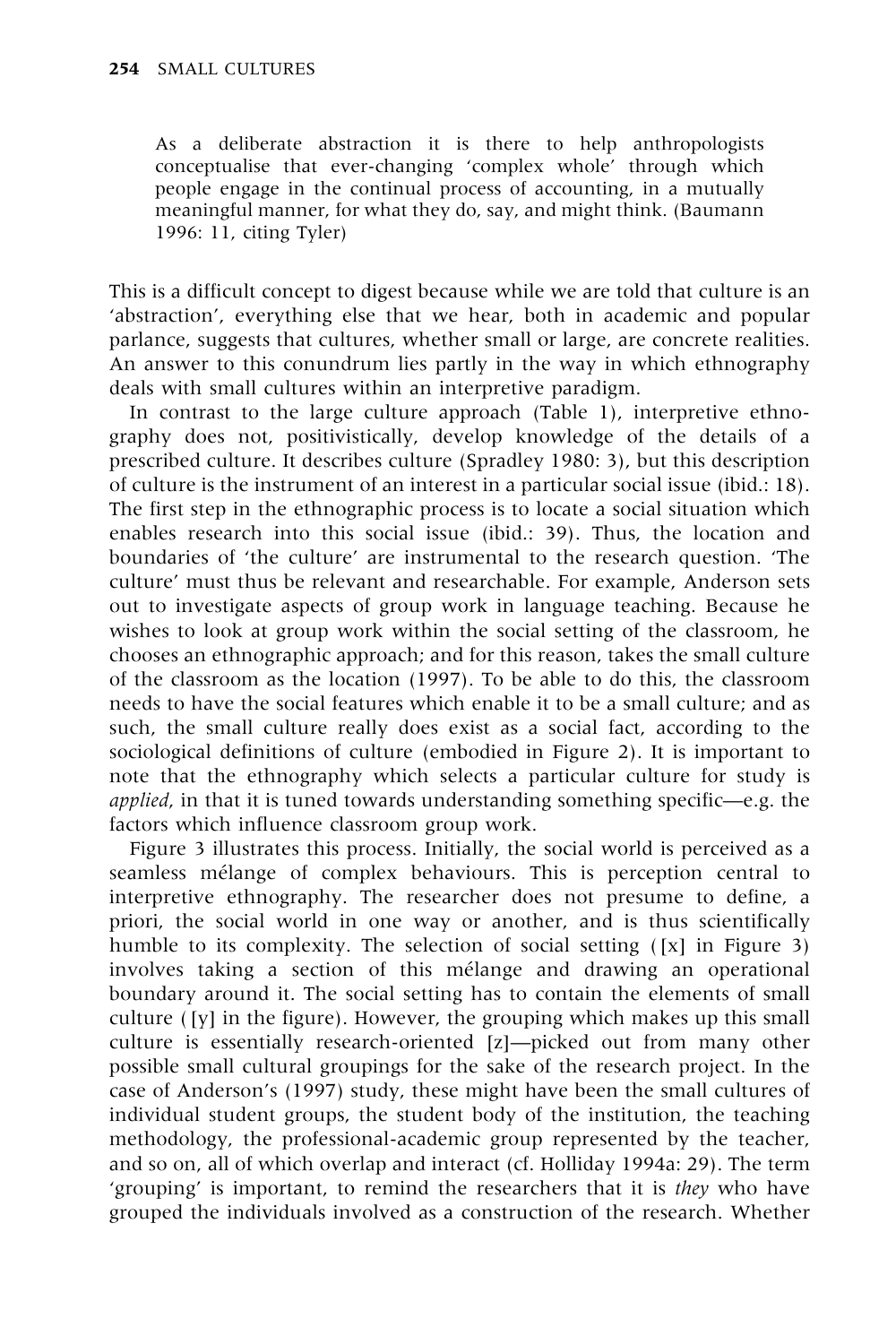or not this 'grouping' equates with the perceptions of 'group' held by the individuals within it is to be discovered rather than assumed. Small cultures do therefore exist. It is the *selection* of a specific small culture for study which is heuristic. Also, this small culture is not a 'cause of behaviour' (Baumann 1996: 11 above), but a structuring within which behaviour selected for study may be understood. It is thus a means to investigation rather than an end in itself.



Figure 3: Small culture selected for ethnography

Another answer to the conundrum in which the small culture is both an abstract heuristic device as well as a real social phenomenon can be found in soft systems methodology<sup>5</sup>. A small culture behaves as an 'activity system', which is, on the one hand, an 'unreal world' model from which to look at the 'real world'<sup>6</sup>. This principle comes with a strong warning:

Those who write about 'human activity systems' as if they exist in the world, rather than being holons which can be compared with the world, are failing to grasp [that they are] [...] a structured set of 'xs' [...] as an epistemology which can be used to try and understand and intervene usefully in the rich and surprising flux of everyday situations. (Checkland and Scholes 1990: 24, their emphasis)

On the other hand, activity systems are derived from real world experience:

We perceive the world through the filter of —or using the framework of—the ideas internal to us; but [...] the source of many (most?) of those ideas is the perceived world outside. Thus, the world is continually interpreted using ideas whose source is ultimately the perceived world itself. (Checkland and Scholes 1990:  $20$ )<sup>7</sup>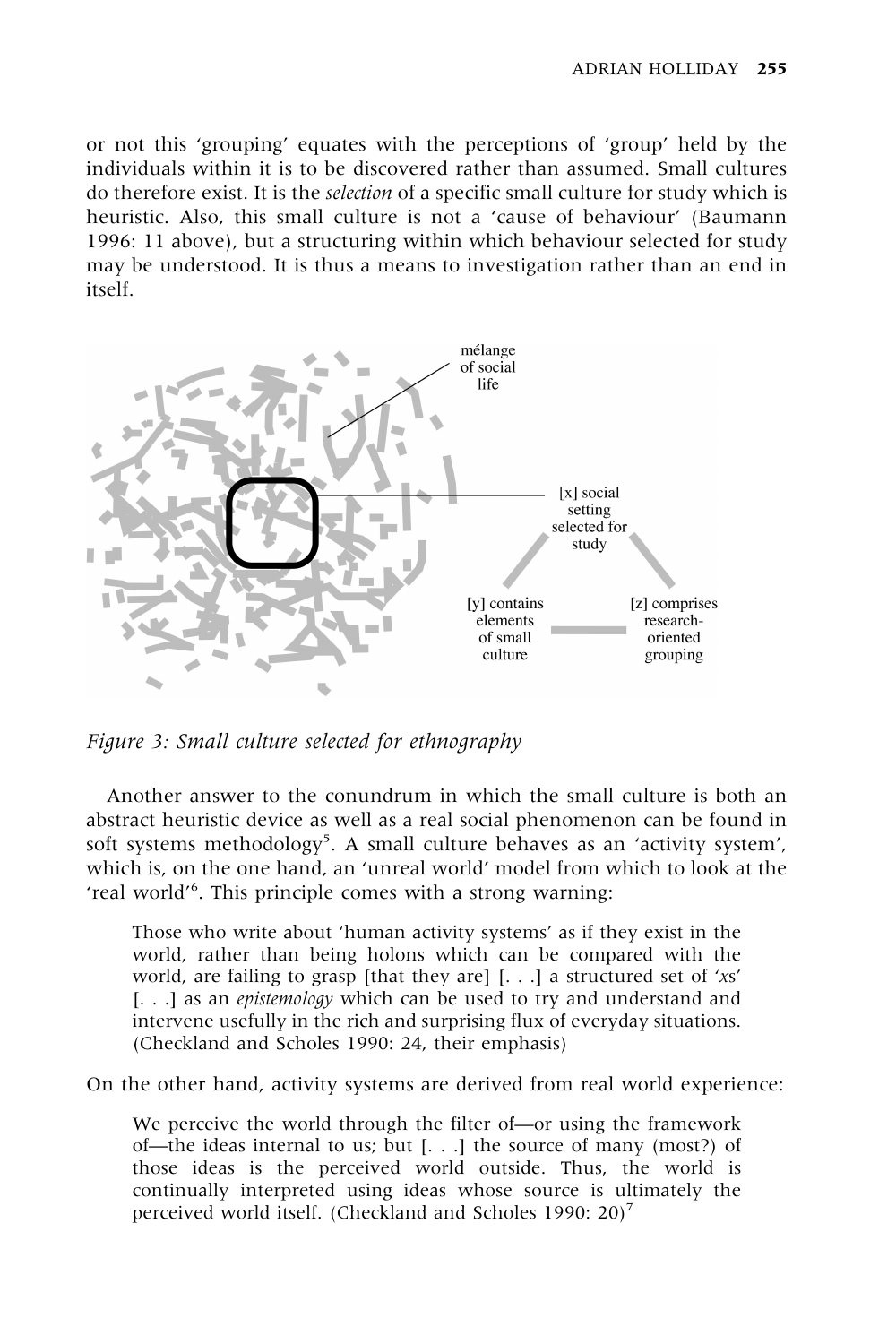This can be seen in Figure 4. The researcher uses real-world experience of small culture [1] to construct an unreal-world activity system [2]. This activity system is then set against, and its vision of small culture *invented* in, the area of research [3]. Thus:

the anthropologist uses [her or] his own culture to study others, and to study culture in general. [. . .] We might actually say that an anthropologist 'invents' the culture [she or] he believes [her or] himself to be studying, that the relation is more 'real' for being [her or] his particular acts and experiences than the things it 'relates'. (Wagner  $1981: 2-3$ 

The 'real'-'unreal world' distinction in soft systems methodology becomes blurred at this stage, unless 'unreal' simply means 'heuristic'.



Figure 4: Interpreting the social world

# SMALL CULTURE ANALYSIS

One reason for presenting small cultures as an alternative concept to large cultures is that the former is particularly useful in some of the social analysis currently important in international language education. There are two related areas I wish to look at in this regard: the cultural make-up of international curriculum scenarios in language education, and the learning of culture.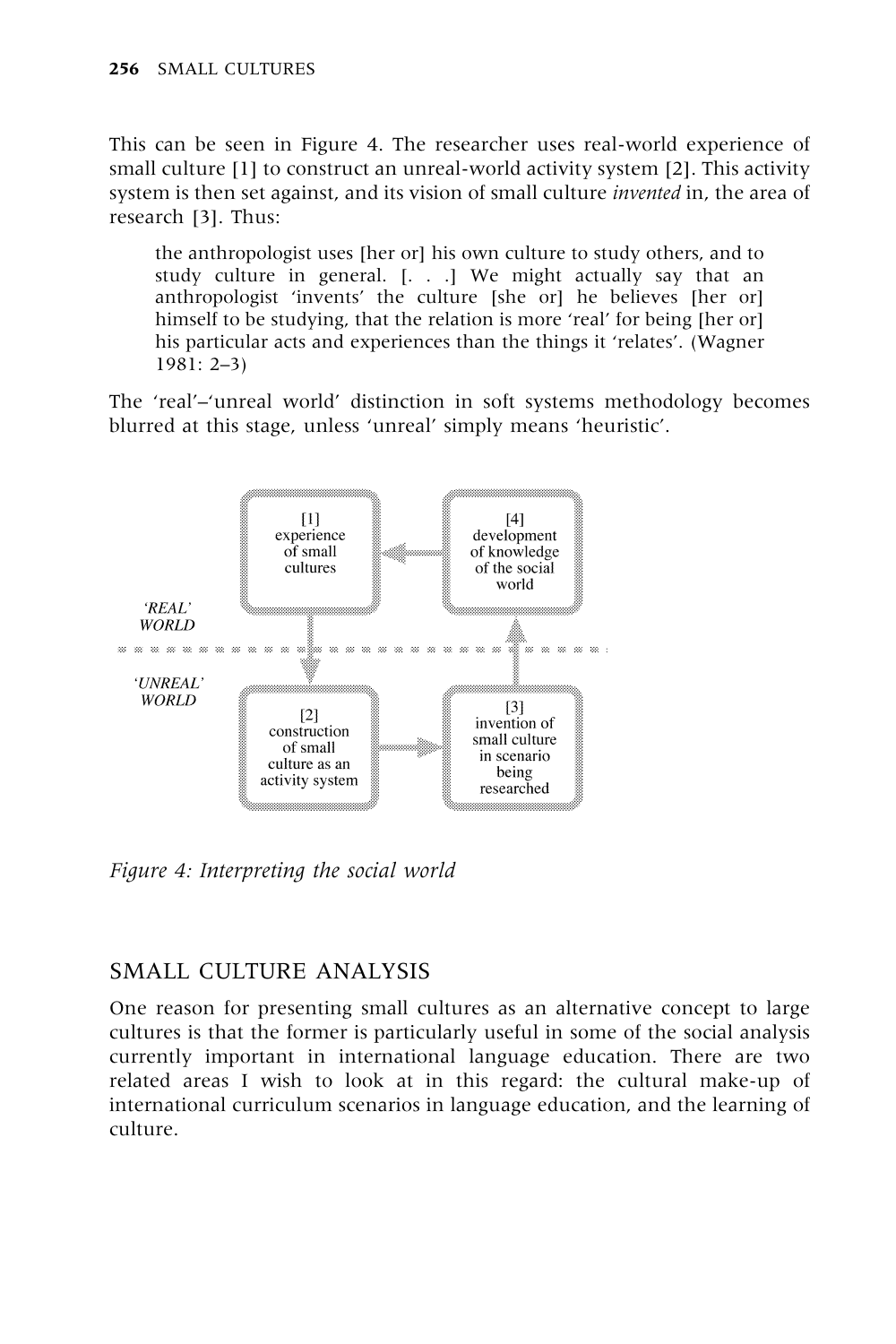#### International curriculum scenarios

I take as an example a textbook project based at the University of Pune, India in the mid-1990s (Jacob 1996; Holliday 1996a). The curriculum scenario was typical of many British aid projects in that it was funded by British aid and implemented by a British Council managed project involving Indian and British personnel embedded within an existing English Department. Much has been written about such scenarios; and there is now considerable sensitivity expressed regarding a potentially culturally imperialistic imposition of 'foreign' ideas and practices (e.g. Hayes 1997; Abbott and Beaumont 1997; Crooks and Crewes 1995). Within a large culture approach, such scenarios are problematized on the basis that they are *international*, involving ideas, practices and expert personnel who come from other national locationshence inter-cultural in the sense of, say, a confrontation between British and Indian ways of doing and thinking, against a potential background of Western post-colonialism. In contrast to this, a small culture approach, through an applied ethnographic analysis, demarcates social groupings which facilitate an understanding of the pertinent dynamics of a situation, whether or not it is characterized by ethnic, national or international difference. The small cultures demarked in the Pune project are presented in Figure 5<sup>8</sup>. (The black bubbles and lines represent established, and the grey bubbles and lines unestablished small cultures and relationships.) Consonant with the discussion above, the demarcation of these particular small cultures and what is seen in them is instrumental to the research aim of understanding the curriculum project. There are many more small cultures operating in this scenario which have not been demarked because they do not *appear* relevant at the time of investigation.

The small culture view of the Pune project enables the illumination of intercultural conflict, not between (large) British and Indian cultures, but between (small) culturally different Indian elements. This analysis is entirely my own, for which I take full responsibility, and is not meant to be critical of any of the parties concerned, but depicts an unavoidable mismatch between different types of institutional and professional-academic activity. Figure 5 shows the English Department faced by a very different British Council organizational culture which was characterized by a document-based discourse of budget and time lines. This was despite the fact that all the involved British Council personnel were Indian. The British Council brought with it an instrumental 'ELT' culture which seemed in natural opposition to the academic, humanities culture of the English Department. The curriculum project personnel, mainly seconded Indian academics with occasional British consultants, had to form their own new small culture between the established small cultures of the English Department, to which it had natural lovalties, and the, to them, (small) culturally strange British Council. The Indian academics within the project found themselves managed by a, to them, alien British Council linemanagement hierarchy. The established small culture of evaluation, brought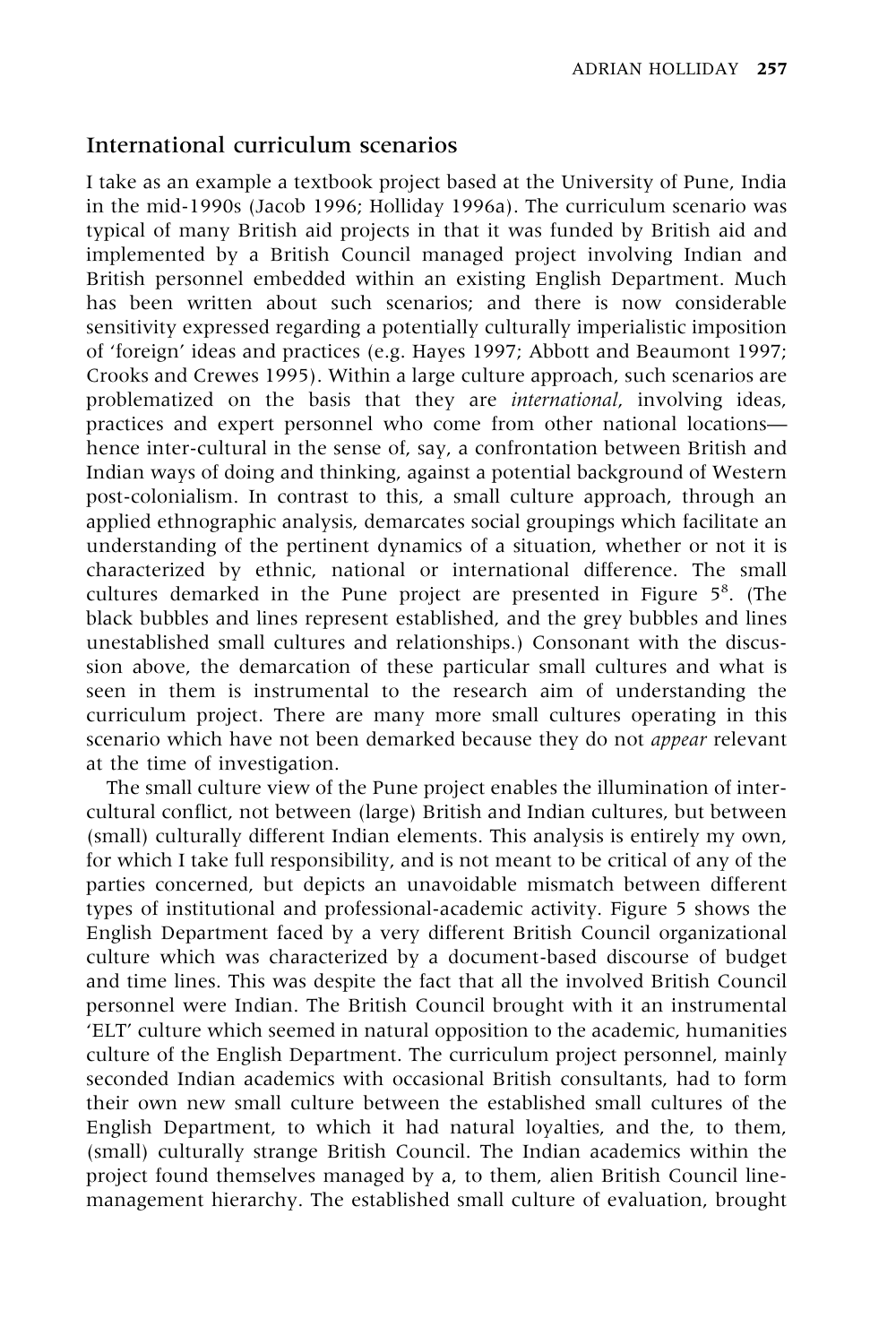

Figure 5: Curriculum scenario as mélange of small cultures

by an Indian consultant from an élite Indian English language institution, conflicted with that grown within the project. Overall, there were the conflicting small cultures of academia and instrumental management between which the curriculum project was an uncertain middle culture. As in the studies of airline and medical scenarios (above) 'laminations' were very much in evidence as the small cultures within the Pune project mixed, flowed and layered around each other.

# An alternative vision of cultural imperialism

This small culture interpretation also illuminates a mezzo institutional level of cultural imperialism. In the large culture version of the centre-periphery paradigm a 'professionalized' mode of English language teaching (Phillipson 1992) is seen as part of a wider large Western culture at the centre of a global linguistic and cultural imperialism (Pennycook 1994). However, a small cultural analysis of the Pune project reveals a small culture imperialism, instigated not by Western large culture, but by the professional-academic small culture (of instrumental 'ELT') connected with other small cultures of evaluation and the British Council. Discourse plays an important role here, with technologization of discourse (above) as the major imperialist force. The small cultures of 'ELT', evaluation and the British Council are characterized by instrumental discourses which by nature have the tacit if not overt agenda of technologizing the discourses of the project culture and the teaching of English within the academic University small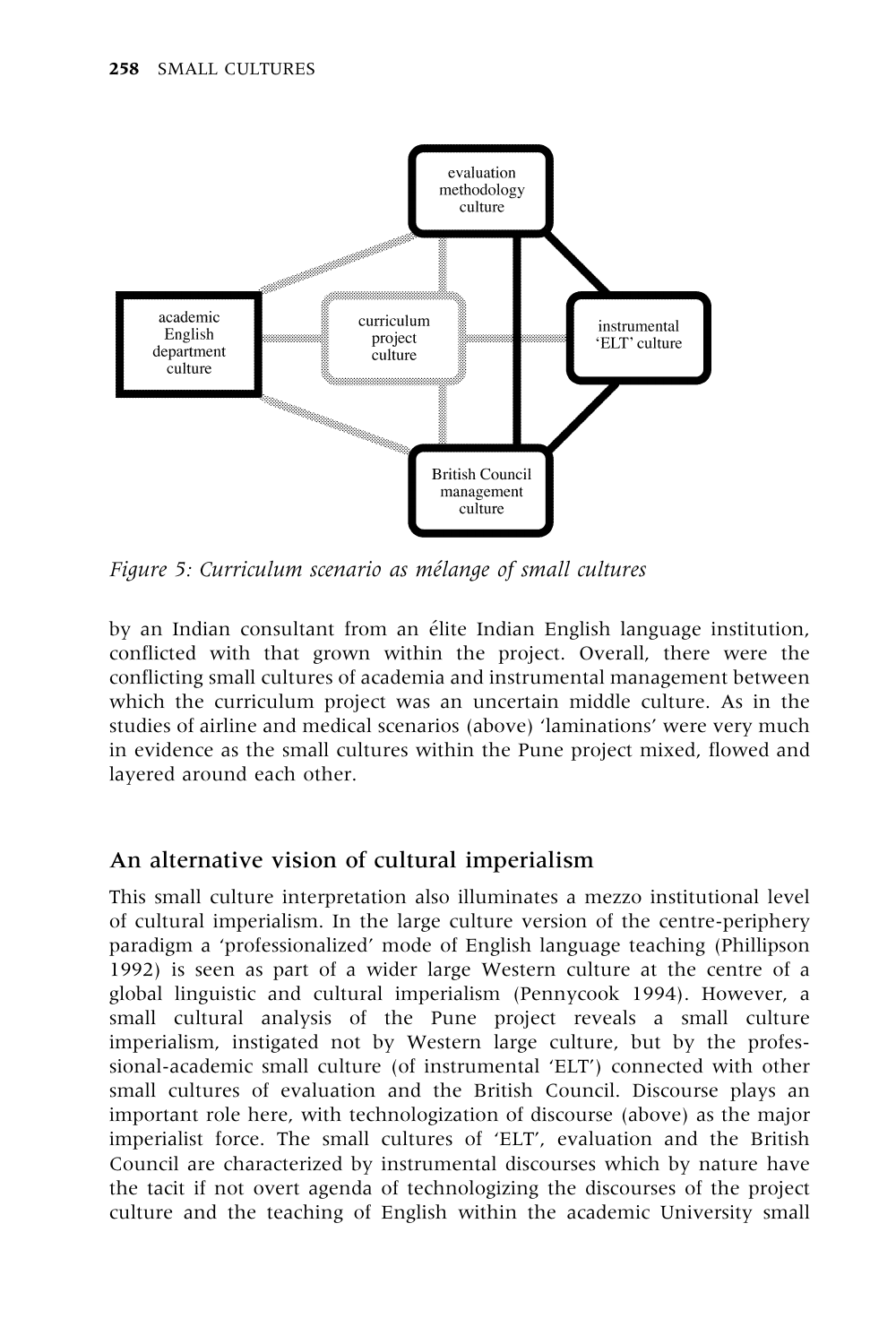culture. These small technologizing cultures gain strength from an appearance of, and claim to, being non-ideological. As Fairclough puts it:

The projection of such context-free techniques into a variety of institutional contexts contributes to a widespread effect of 'colonisation' of local institutional orders of discourse by a few culturally-salient discourse types. (1995: 104)

That these claims by instrumental 'ELT' to autonomy from ideology are false is now fairly well established (Pennycook 1989; Coleman 1996a); and the ideological nature of all the cultures involved is illuminated by the small culture approach. Significantly, evaluation can also be seen as just another ideocentric small culture among several within the overall small culture mélange. Rather than being an autonomous engine for objectively assessing the curriculum scenario, evaluation becomes an ideological player within that scenario (Holliday 1995a).

Returning to the centre-periphery argument, a 'centre' mentality is implicit in the notions of 'training' and 'development' which the British Council and 'ELT' cultures bring with them. The 'training' of English Department lecturers in effect involves the learning of the technical discourse of 'ELT'. It could be observed within the Pune project that in the terms of this 'dominant discourse', the lecturers had much to learn. Similarly, in the terms of the 'dominant discourse' of the evaluation consultant, the project personnel had much to learn about evaluation. In each case, the members of the academic culture appeared peripherized by the technical culture into whose discourse they were not initiated. However, there is another side to this centreperiphery apparition. Within the terms of their own perception, the English Department lecturers see the 'ELT' discourse as periphery to their centre discourse of academic literature and linguistics with its strong Indian academic basis in the broader politics of English as a post-colonial phenomenon via critical English studies (Holliday 1996a).

# Culture learning

Roberts and Sarangi's (1997) discussion of how the researcher can orientate her or his own discourse to be understood by the researched is relevant here (see also Holliday 1997b). Once curriculum developers, evaluators, aid agencies, or whatever party entering into a mélange of new small cultures, appreciate the nature of this small cultural mix, they will also appreciate the need to monitor the ideological orientation of their *own* small culture in order to be able to accommodate and work appropriately with others (Holliday 1995b). In the large culture approach, culture learning tends to be 'other' or 'foreign' directed. To use Schutz' terminology, the stranger focuses learning on one, predefined, 'target' ethnic, national or international culture within which she or he must operate. In contrast, in the small culture approach, culture learning will focus on searching for, demarcating and observing the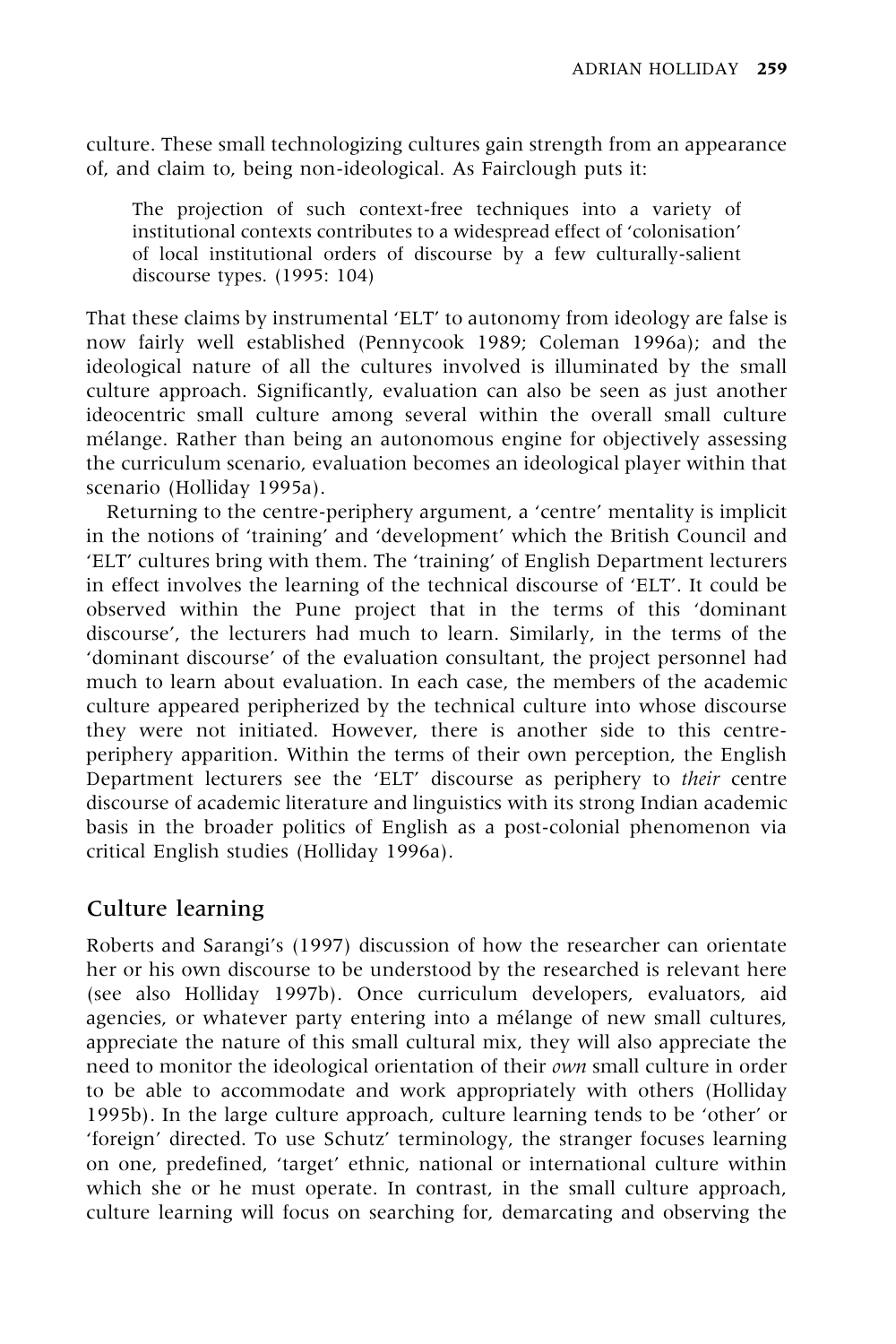interaction between several cultures within a target scenario. In this interpretive process, discovery of the stranger's own small culture, as it is aligned within the specificities of the wider mélange, will be high on the agenda. Moreover, this learning of culture will not necessarily have anything to do with ethnic, national or international difference.

At the beginning of this section and throughout the paper I have claimed impartiality to the various values implicit in the constructions and positions I have discussed. Keeping this impartiality in mind it may be observed that in the Pune project the small cultures of 'ELT', evaluation and the British Council had done insufficient culture learning, or 'research into the discursive practices' (Fairclough 1995: 91) of the English Department culture to enable effective technologization in that direction. Efficient imperialism is thus thwarted by the fact that the perpetrators are 'standardly unaware' (ibid.: 36) of the discoursal forces both surrounding them and at their disposal. In the same way, those who face the onslaught of technologizing discourse need to be aware of what is happening in case they may wish to resist. This is not to say that people everywhere are not aware of the general nature of social and political manipulation in society; but they need to understand the details of how small culture and discourse operate if they are to be truly resilient and able to make choices.

# CONCLUSION

The small culture approach represents a different world to that of large cultures. The mezzo world of small cultures is one of institutions of work. leisure, interest and discourse which stretches seamlessly across an ongoing, multi-layered complex. It represents the coral gardens of human interaction, of which any demarcation of specific small cultures will only scratch the surface (Breen 1986). Ethnic, national or international difference provides only one possible lamination of subtle change of shade, in some scenarios. Issues of imperialism or colonialism become matters of inter-cultural confrontation and influence at the mezzo level, making such processes as the hegemonic technologization of professional and other practice (Fairclough 1995, Usher and Edwards 1994, Clark and Ivanic 1997) a general conflict within late modern societies all over the world, rather than between global geographical cultures. On the one hand, the small culture approach is most appropriate for a world which is increasingly multi-cultural at every level. On the other hand, it is the only way to illuminate full inter-cultural complexity in any world.

(Revised version received July 1998)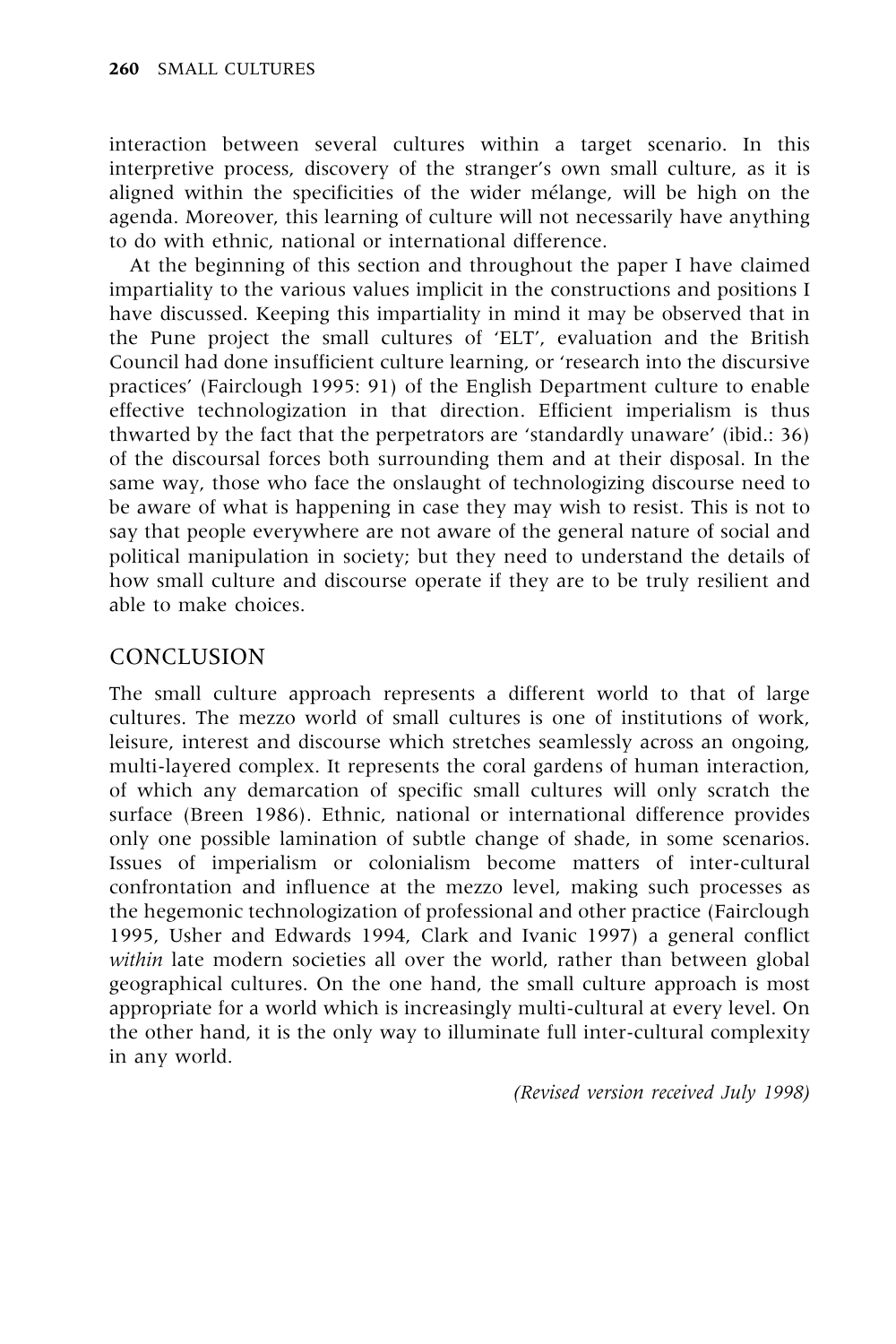#### **NOTES**

- 1 There seems to be considerable shifting between the small and large usages, even in academic discourse in which 'culture' is the focus. One such observation was in a recent conference paper by an eminent applied linguist. The paper discussed how a particular 'genre' might vary (a) in different national (large) 'cultures', and (b) according to readerships from different (small) academic or middle class 'cultures'. The distinction between (a) and (b) seemed crucial to the analysis, and yet was not addressed.
- 2 'Ethnic' is as troublesome as 'culture'. It can be argued that it is a product of the same essentialist discourse as large culture (e.g. Baumann 1996, Sarangi1994, 1995).
- 3 'Imagined communities' is a term used by several writers (Gellner and Hobsbawm cited in Sakamoto 1996: 113: Anderson 1996).
- 4 Baumann also maintains that "Community" is a dishonest word . . . It is invariably party to pious fraud. Ethnic minorities are called "communities" either because it makes them feel better, or because it makes the white majority feel more secure' (1996: 14, citing Ignatieff).
- 5 Soft systems methodology is a procedure developed by Checkland to help structure problematic situations in management. Although based on systems thinking, its 'softness' enables a more appropriate application in human situations. Although not explicitly stated by Checkland, its application can be made use of to structure social problems in institutional settings in tandem

#### **REFERENCES**

- Abbott, G. and M. Beaumont. (eds.) 1997. The Development of ELT: The Dunford Seminars 1978-1993. English Language Teaching Review. Hemel Hempstead: Prentice Hall and the British Council.
- Ahmed. A. S. and H. Donnan. 1994. 'Islam in the age of postmodernity' in A. S. Ahmed, and H. Donnan (eds.): Islam, Globalisation and Postmodernity. London: Routledge. 1-20.
- Anderson, B. 1996. Imagined Communities. London: Verso.
- Anderson, C. 1997. Factors Affecting Student

with ethnographic investigation-especially necessary in international language education where such setting may not always be familiar (Holliday 1990).

- 6 The activity system behaves as an 'ideal type' in the tradition of Max Weber. The difference is however that Weberian ideal types tend to refer to abstractions of charactere.g. 'learning festival' and 'teaching spectacle' (Holliday 1994a: 36 citing Coleman) or 'integration' and 'collection' (1994a: 71 citing Bernstein) rather than abstractions of social process.
- 7 Checkland and Scholes place this approach within a Kantian philosophy:

that we structure the world by means of already present, innate ideas, rather than the view of Locke that our minds are blank screens upon which the world writes its impressions. But it seems clear that the supposedly "innate" ideas may have two sources. They may indeed be part of the genetic inheritance of mankind, truly innate; or they may be built up as a result of our experience of the world' (1990: 20, their emphasis).

8 A fuller version can be found in Holliday (1996a). There were other very important cultures within the University including administrative elements, undergraduate lecturers who were to use the textbook, who were (small) culturally very different to postgraduate lecturers in the host English Department.

Behaviour in Group Work in an EFL Class: An Ethnographic Approach. Unpublished MA dissertation, Canterbury Christ Church University College.

- Asad, T. (ed.) 1973. Anthropology and the Colonial Encounter, London: Ithaca Press.
- Baumann, G. 1996. Contesting Culture. Cambridge: Cambridge University Press.
- Beales, A. R., G. Spindler, and L. Spindler. 1967. Culture in Process. New York: Holt, Rinehart.
- Berger, P. and T. Luckmann. 1967. The Social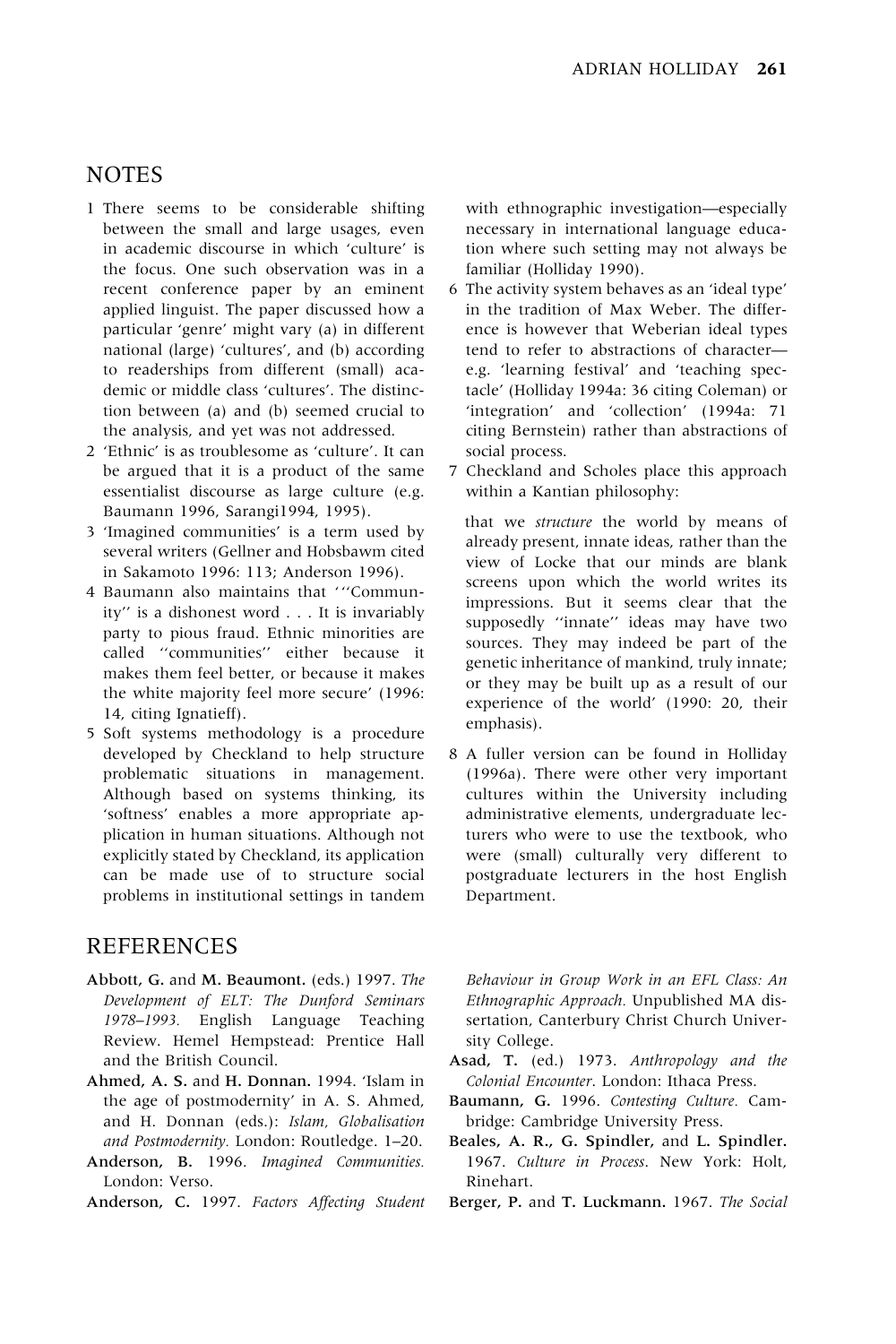Construction of Reality. Harmondsworth: Pelican.

- Bernstein, B. 1971. 'On the classification and framing of educational knowledge' in M. F. D. Young (ed.): Knowledge and Control. London: Collier-Macmillan. 47-69.
- Bloor, M. and T. Bloor. 1991. 'Cultural expectations and socio-pragmatic failure in academic writing' in A. Adams, B. Heaton, and P. Howarth (eds.): Socio-Cultural Issues in English for Academic Purposes. London: Modern English Publications, The British Council. 1-12.
- Breen, M. P. 1986. 'The social context of language learning-a neglected situation.' Studies in Second Language Acquisition 7: 135-58
- Byram, M. and C. Morgan. 1994. Teaching-and-Learning Language-and-Culture. Clevedon: Multilingual Matters.
- Checkland, P. and J. Scholes. 1990. Soft Systems Methodology in Action. Chichester: Wiley.
- Clark, R. and R Ivanic. 1997. The Politics of Writing. London: Routledge.
- Coleman, H. 1996a. 'Autonomy and ideology in the English language classroom' in H. Coleman (ed.): Society and the Language Classroom. Cambridge: Cambridge University Press.
- Coleman, H. 1996b. 'Interpreting classrooms in international contexts: Darwinism and sartorial fashion.' Unpublished paper, School of Education, University of Leeds.
- Comaroff, J. and J. Comaroff. 1992. Ethnography and the Historical Imagination. Boulder, CO: Westview Press.
- Crane, D. 1994. 'Introduction: The challenge of the sociology of culture to sociology as discipline' in D. Crane (ed.): The Sociology of Culture, Oxford: Blackwell, 1-19.
- Crooks, T. and G. Crewes. (eds.) 1995. Language and Development. Bali: IALF.
- Dobbin, F. R. 1994. 'Cultural models of organisation: The social construction of rational organising principles' in D. Crane (ed.): The Sociology of Culture. Oxford: Blackwell. 117-41.
- Esland, G. M. 1971. 'Teaching and learning as the organisation of knowledge' in M. F. D. Young (ed.): Knowledge and Control. London: Collier Macmillan. 70-116.
- Fairclough, N. 1995. Critical Discourse Analysis: The Critical Study of Language. London: Addison Wesley Longman.
- Gelder, K. 1997. 'Introduction to Part II' in S. Thornton and K. Gelder (eds.): The Subcultures Reader. London: Routledge. 83-89.
- Goodenough, W. H. 1994. 'Toward a working theory of culture' in R. Borofsky (ed.): Assessing Cultural Anthropology. New York: McGraw-Hill. 262-75.
- Goodson, I. 1988. 'Beyond the subject monolith: Subject traditions and sub-cultures' in A. Westby (ed.): Culture and Power in Educational Organisations. Milton Keynes: Open University Press. 181-97.
- Hargreaves, A. 1986. 'The micro-macro problem in the sociology of education' in M. Hammersley, (ed.): Controversies in Classroom Research. Milton Keynes: Open University Press. 153-75.
- Hargreaves, A. 1992. 'Cultures of teaching: A focus for change' in A. Hargreaves and M. G. Fullan (eds.): Understanding Teacher Development. London: Cassell. 216-40.
- Hayes, D. (ed.) 1997. In-service Teacher Development: International Perspectives. London: Prentice Hall
- Herrera, L. 1992. 'Scenes of schooling: Inside a girls' school in Cairo.' Cairo Papers in Social Science 15, Monograph 1.
- Hofstede, G. 1991. Cultures and Organisations: Software of the Mind. Maidenhead: McGraw-Hill.
- Holliday, A. R. 1990. 'A role for soft systems methodology in ELT projects.' System 18/1:  $77 - 84$
- Holliday, A. R. 1994a. Appropriate Methodology and Social Context. Cambridge: Cambridge University Press.
- Holliday, A. R. 1994b. 'Student culture and English language education: An international context.' Language, Culture and Curriculum 7/2.
- Holliday, A. R. 1995a. 'Evaluation as cultural negotiation.' Second PRODESS Colloquium: Evaluation in Planning and Managing Language Education Projects, 26-28 March. Manchester: The British Council. 6-11.
- Holliday, A. R. 1995b. 'Handing over the project: an exercise in restraint.' System 23/  $1: 57 - 68.$
- Holliday, A. R. 1996a. 'Cultural accommodation in an "ESL" curriculum project.' Unpublished paper, Canterbury Christ Church College.
- Holliday, A. R. 1996b. 'Otherisation in British education and media' in D. Hayes (ed.):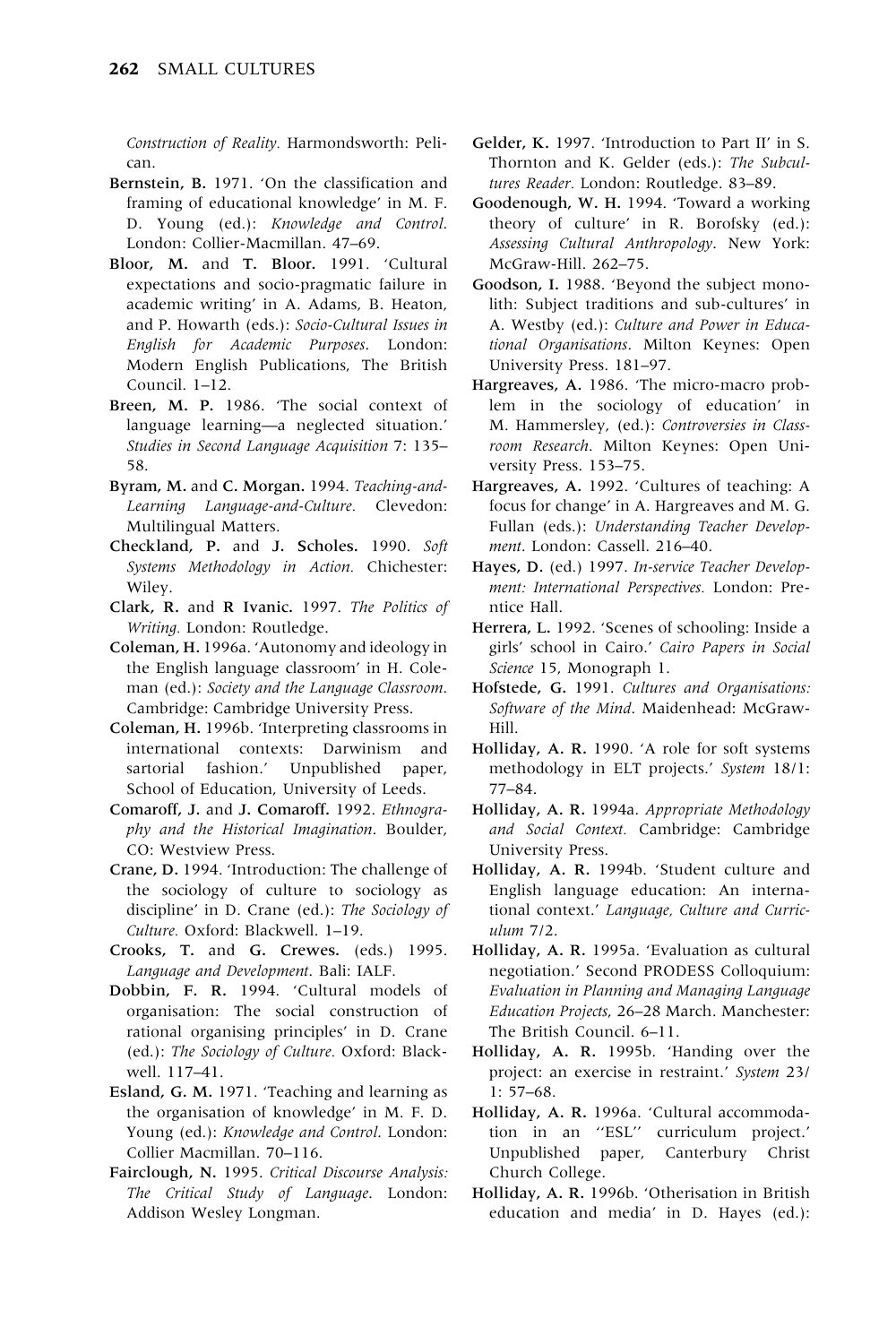Debating Education: Issues for the New Millennium? Department of Education, Canterbury Christ Church College. 139-42.

- Holliday, A. R. 1997a. 'The politics of participation in international English language education.' System 25/3.
- Holliday, A. R. 1997b. 'Knowing what is ethical requires "local knowledge".' Power, Ethics and Validity: Issues in the relationship between researchers and researched. CRILE, Lancaster University.
- Holliday, A. R. 1999. 'Evaluating the discourse: The role of applied linguistics in managing evaluation and innovation' in K. Germain and P. Rea-Dickins (eds.): Managing Evaluation and Innovation in English Language Teaching: Building Bridges. London: Addison Wesley Longman.
- Holliday, A. R. and J. Hoose. 1996. 'Middle ground: Collaborative research and recognition of researcher-researched subcultures.' Unpublished paper, Canterbury Christ Church University College.
- Jacob, P. G. 1996. 'Coming to terms with imperialism: Safeguarding local knowledge and experience in ELT curriculum development.' Unpublished paper, Department of English, University of Pune, India.
- Keesing, R. M. 1981. Cultural Anthropology. Orlando, FL: Harcourt Brace.
- Keesing, R. M. 1994. 'Theories of culture revisited' in R. Borofsky (ed): Assessing Cultural Anthropology. New York: McGraw-Hill. 301-12.
- Kramsch. C. 1993. Context and Culture in Language Teaching. Oxford: Oxford University Press.
- Kuhn, T. S. 1970. The Structure of Scientific Revolutions. Reprinted and enlarged. Chicago: University of Chicago Press.
- Moeran, B. 1996. 'The Orient strikes back: Advertising and imagining in Japan.' Theory, Culture and Society 13/3: 77-112
- Morawska, E. and W. Spohn. 1994. "Cultural pluralism" in historical sociology: Recent theoretical directions' in D. Crane (ed.): The Sociology of Culture. Oxford: Blackwell. 45-90.
- Nzimiro, I. 1979. 'Anthropologists and their terminologies: A critical review in G. Huizer, and B. Mannheim (eds.): The Politics of Anthropology: From Colonialism and Sexism towards a View from Below. The Hague: Mouton. 67-83.
- Pennycook, A. 1989. 'The concept of method, interested knowledge, and the politics of language teaching.' TESOL Quarterly 23/4: 589-618.
- Pennycook, A. 1994. The Cultural Politics of English as an International Language. Oxford: Oxford University Press.
- Phillipson, R. 1992. Linguistic Imperialism. Oxford: Oxford University Press.
- Poppleton, P. and G. Riseborough. 1990. 'A profession in transition: Educational policy and secondary school teaching in England in the 1980s.' Comparative Education 26/2-3:  $211 - 26.$
- Roberts, C. 1996. 'Taking stock: contexts and reflections' in K. Bremer, C. Roberts, M. Vasseur. M. Simonot. and P. Broeder (eds.): Achieving Understanding: Discourse in Intercultural Encounters. London: Addison Wesley Longman. 207-38.
- Roberts, C. and S. Sarangi. 1997. 'Constructing practical relevance: Applied discourse analysis at work.' Unpublished paper presented at BAAL 30th Annual Meeting, Language at Work.
- Rogerson-Revell, P. 1997. 'Inter-cultural communication at work: Developing linguistic analyses.' Unpublished paper presented at BAAL 30th Annual Meeting, Language at Work.
- Said, E. 1993. 'Holding nations and traditions at bay.' The Independent, July 1st.
- Sakamoto, R. 1996: 'Japan, hybridity and the creation of colonialist discourse.' Theory, Culture and Society. 13/3: 113-28
- Sangari, K. 1994. 'Relating histories: Definitions of literacy, literature, gender in early nineteenth-century Calcutta and England' in S. Joshi (ed.): Rethinking English. Delhi: Oxford University Press.
- Sarangi, S. 1994. 'Intercultural or not? Beyond celebration of cultural differences in miscommunication analysis.' Pragmatics 4/3:  $409 - 27.$
- Sarangi, S. 1995. 'Culture' in J. Vershueren, J. Östman, and J. Blomaert (eds.): Handbook of Pragmatics. Amsterdam/Philadelphia: John Benjamins.
- Schudson, M. 1994. 'Culture and the integration of national societies' in D. Crane (ed.): The Sociology of Culture. Oxford: Blackwell.  $21 - 43$ .
- Schutz, A. 1962. Collected Papers 1. The Hague: Martinus Nijhoff.